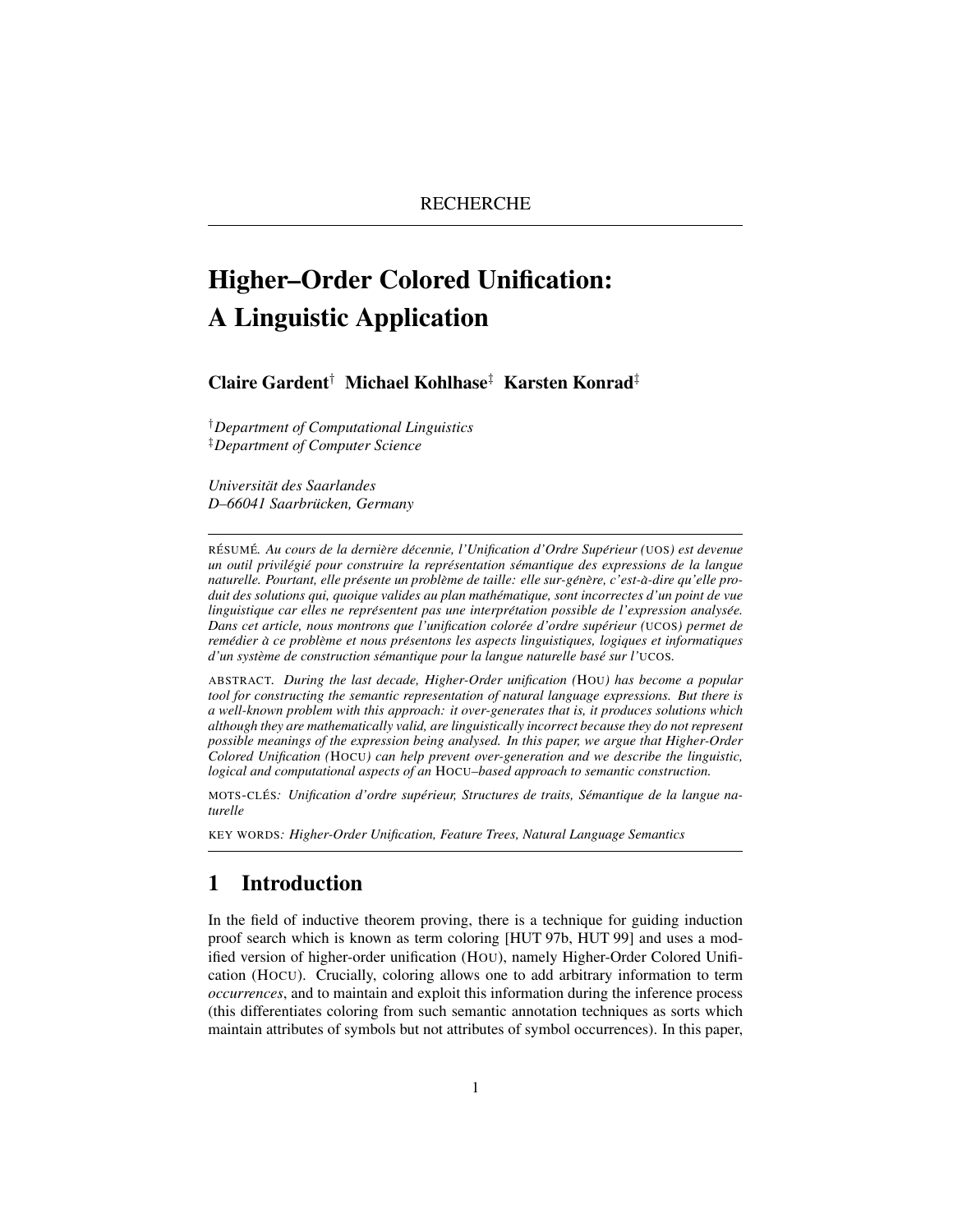we argue that this property makes the HOCU framework a more appropriate basis for natural language semantics than simple Higher-Order Unification (HOU).

HOU has become increasingly popular in computational linguistics as a tool for constructing the semantic representation of constructs such as ellipsis (the ommission of semantically redundant material), focus (the salient accentuation of part of an utterance) and deaccenting (the prosodic reduction of semantically redundant material). This is because HOU provides a well-defined means of producing functions (the solutions to an HOU problem are substitutions which assign λ-terms and typically *functions* and *predicates* to free variables) and because such functions are necessary for interpreting the above mentioned constructs. In sentence (1) for instance, the meaning of the elliptical verb phrase (VP) *does* is the property of "liking mary", a meaning which in the long standing tradition of Montague Grammar (the theory which underlies the contemporary semantic theories of natural language) can be modeled as a function from individuals to truth values or equivalently as the  $\lambda$ -abstraction  $\lambda X.$ like(X, m).

#### (1) *Jon likes Mary and Peter does too*

However, this meaning is not given by the VP-ellipsis (the omission of a semantically redundant VP, henceforth VPE) *does* itself. Rather it must be recovered from the present context in this case, the preceding sentence *Jon likes Mary*. The underlying motivation for using HOU to model the interpretation of such cases is the following insight: given the appropriate semantic representation and the adequate equations, HOU will yield the "missing" meaning of the VPE – namely the function  $\lambda Z.$ *like*( $Z, m$ ) – and will do so on the basis of a well-defined computational procedure. Hence the interest for computational linguists.

Unfortunately the fit between HOU and linguistic analysis is not a perfect one and given a linguistic problem, HOU will systematically over-generate. That is, it produces solutions which although they are mathematically valid, are linguistically incorrect. The reason for this is that HOU operates on semantic representations whereas in general, the semantic construction process (i.e., the process of constructing semantic representations for natural language expressions) is subject to constraints stemming from sources of linguistic knowledge other than semantics<sup>1</sup>. Semantic construction can for instance be constrained by syntactic, by prosodic or by pragmatic information. More specifically, there are two unsolved problems with using HOU as a tool for doing semantic construction. First, distinct occurrences of the same term might have to be treated differently. Failure to do so leads to over-generation. Second, linguistic constraints on semantic construction might stem from very distinct (but interacting) modules. This in turn suggests a modular treatment of the interaction between the different linguistic components. The goal of this paper is to show that HOCU solves the over-generation problem encountered by HOU analyses of natural language semantics in that it enables a correct modeling of the interacting constraints placed by the various linguistic modules on semantic construction.

<sup>&</sup>lt;sup>1</sup>Linguistic theory usually distinguishes between several sources of linguistic knowledge or modules e.g., the syntactic module which encompasses knowledge about the structure of linguistic constituents (usually in the guise of rewrite rules), the prosodic module which contains knowledge about intonation and accentuation or the semantic module in which knowledge about meaning is stored. The pragmatic module pertains to almost everything else e.g., user modeling, world knowledge, the effect of discourse structure on interpretation and the import of communication principles on meaning.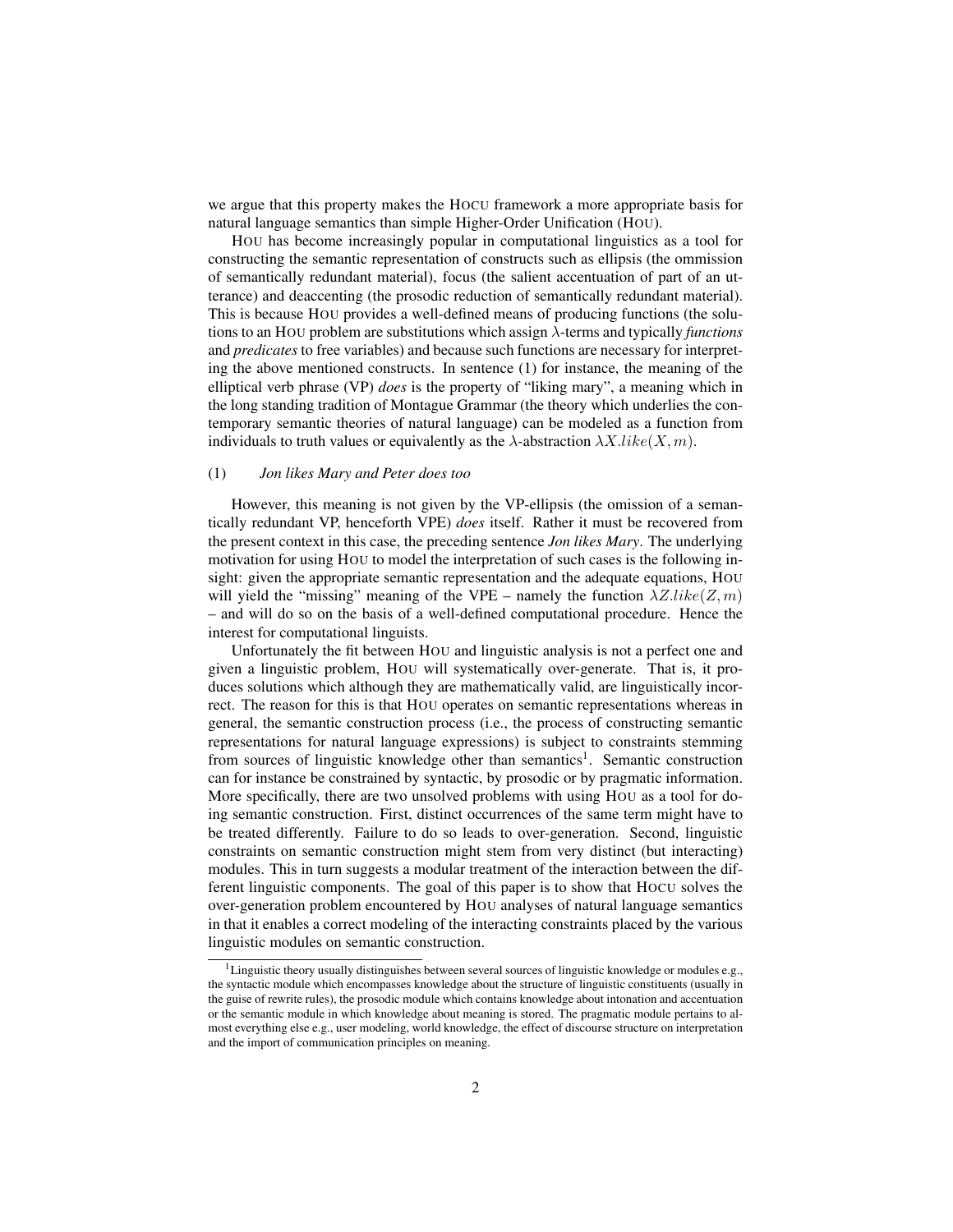The paper is structured as follows. Section 2 starts by showing how the typed λ-calculus and Higher-Order Unification are used in natural language theory. It then discusses in more detail why HOU approaches to natural language semantics overgenerate. Section 3 provides a partial answer to this problem and shows how (atomic) colors permit the necessary distinction between different occurrences of the same term. Section 4 generalizes the approach to capture the interaction of independent constraints and their effect on semantic construction. The proposal is to have colors as feature trees rather than atoms, the underlying intuition being that feature structures provide a natural way of dynamically creating complex constraints out of simple ones. In section 5, we present the HOCU algorithm first from a logical and second, from a computational perspective. Section 6 presents an implemented system which uses both HOU and HOCU to do semantic construction for natural language and describes the coverage of the approach. Section 7 concludes with links to other usages of HOCU and identifies topics for further research.

# 2 Natural language semantics

Language communicates meaning and at the very least, a theory of natural language semantics should provide a means to systematically associate meaning not only with simple but also with complex expressions of natural language. Another way to put it is that a semantic theory should tell us how the meaning of a complex expression can be derived from the meaning of its parts. This is the question Montague [MON 74] addressed and for which he proposed to use the simply typed  $\lambda$ -calculus. The idea is that each natural language expression is associated with some model theoretic object which can be represented by a  $\lambda$ -term. The rules of natural language syntax are then coupled with semantic rules which say how the semantics of the sub-constituents described by this rule combine to yield the semantics of its resulting constituent. A short example will illustrate this. Suppose the sentence whose meaning we want to determine is:

#### (2) *Jon loves Mary*

The lexicon of a Montague-type grammar will associate with each word in this sentence the following meanings and syntactic categories:

| Jon  | $\lambda P.P(j)$                            | NP |
|------|---------------------------------------------|----|
| love | $\lambda O.\lambda Z.O(\lambda Wlove(Z,W))$ |    |
|      | Mary $\lambda P.P(m)$                       | NP |

The syntactic and semantic rules will be:

rule 1 
$$
S \rightarrow NP, VP
$$
  
\n $S' = NP'(VP')$   
\nrule 2  $VP \rightarrow V, NP$   
\n $VP' = V'(NP')$ 

where S, NP, VP and V stand for the syntactic categories: sentence, noun phrase, verb phrase and verb respectively and the prime indicates meanings (so for instance S' is the meaning of S). Under this approach, the syntactic and semantic analysis of the sentence in (2) is represented by the following tree: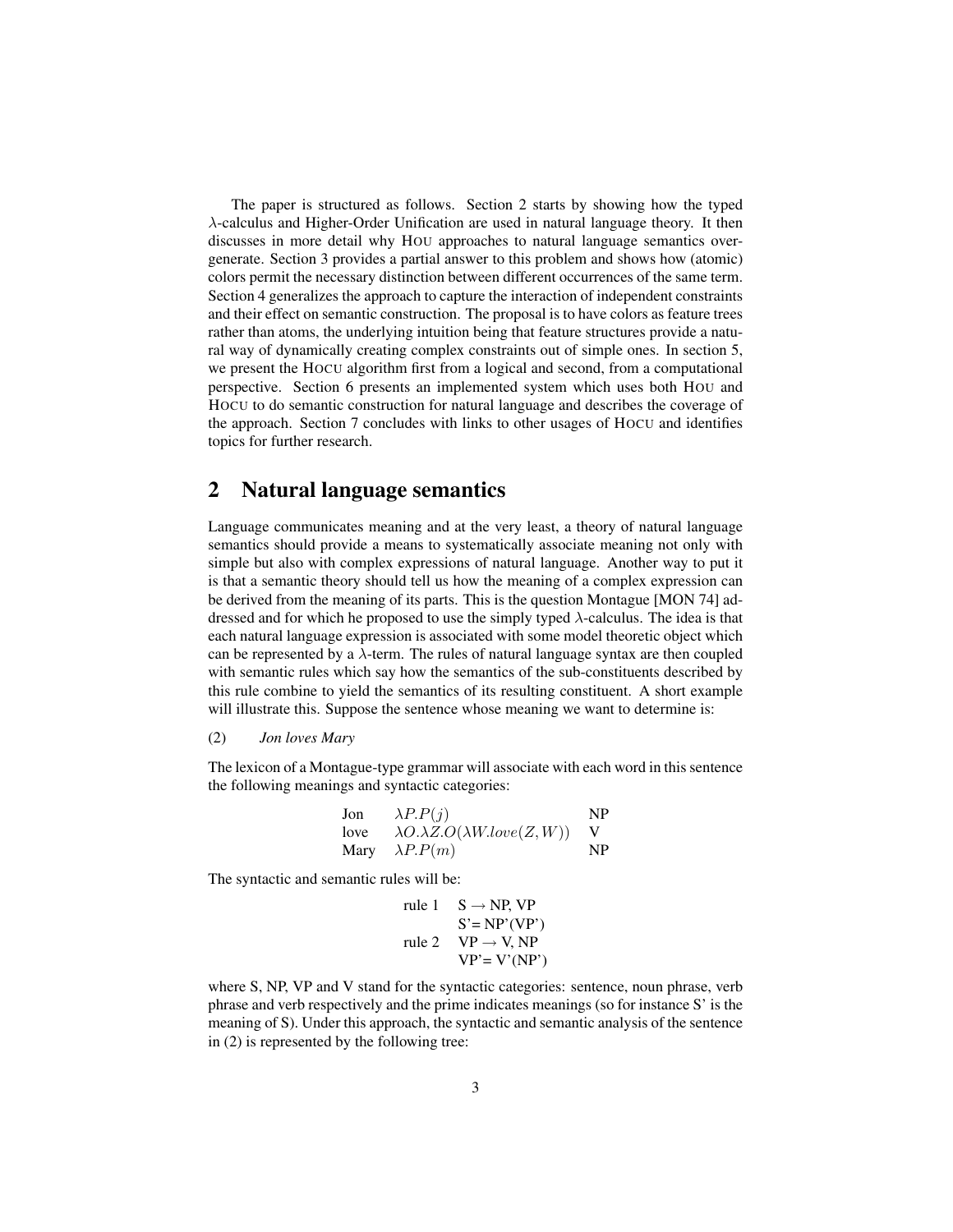NP  
\n
$$
\begin{array}{ccc}\nNP & VP \\
\lambda P.P(j) & & \lambda Z.lower(Z,m) \\
& & NP & NP \\
\lambda O\lambda Z.O(\lambda W.lower(Z,W)) & & \lambda P.P(m)\n\end{array}
$$

S *love(j,m)*

In short, Montague's approach gives us a systematic tool for assigning meanings to natural language expressions, a tool which is based on the use of the simply typed  $\lambda$ -calculus as a semantic representation language.

More recently, another tool has become increasingly standard in natural language semantics namely, Higher-Order Unification (HOU).

[DAL 91] shows that it allows a treatment of VP–Ellipsis (the omission of a verb phrase) which successfully captures the interaction of VP-ellipsis with quantification (the use of quantifying noun phrases e.g., *every man*, *no woman*) and nominal anaphora (phonologically non-empty elements such as *he* whose meaning is given by the linguistic or situational context). For instance, they show that HOU permits reconstructing the meaning of the missing VP in the second clause of (3a); that it correctly predicts the ambiguity of (3b) where due to the presence of a pronoun (*his*) in the first clause and assuming that *his* refers to *Jon*, the second clause can be interpreted either as *Peter likes Jon's cat* or as *Peter likes Peter's cat*; and that it captures the fact that although the first clause of (3c) does contain a pronoun, the presence of the quantifier *every boy* results in (3c) having one rather than the expected two readings.

- (3) a. *Jon likes mary and Peter does too.*
	- b. *Jon likes his cat and Peter does too.*
	- c. *Every boy likes his cat. Peter does for instance.*

[PUL 97, GAR 96a] use HOU to model the interpretation of focus (i.e., prosodic prominence) and its interaction with various linguistic constructs. Consider for instance the examples in (4) where upper letters indicate prosodic prominence.

- (4) a. *Jon only introduced MARY to Sue*
	- b. *Jon did not introduce MARY to Sue*
	- c. *Jon always introduces MARY to Sue*

In each case, moving the focus from *Mary* to *Sue* induces a change in meaning. For instance, (4a) means that the only  $x$  such that Jon introduced  $x$  to Sue is Mary. By contrast, if the focus were on *Sue*, (4a) would mean that the only x such that Jon introduced Mary to  $x$  is Sue. To account for this effect of focus on meaning, linguists have developed theories which have in common that they require a function to be built which denotes that part of the utterance which is not in focus (e.g., in (4a) above, the function of Jon introducing  $x$  to Sue). [PUL 97, GAR 96a] show that HOU provides an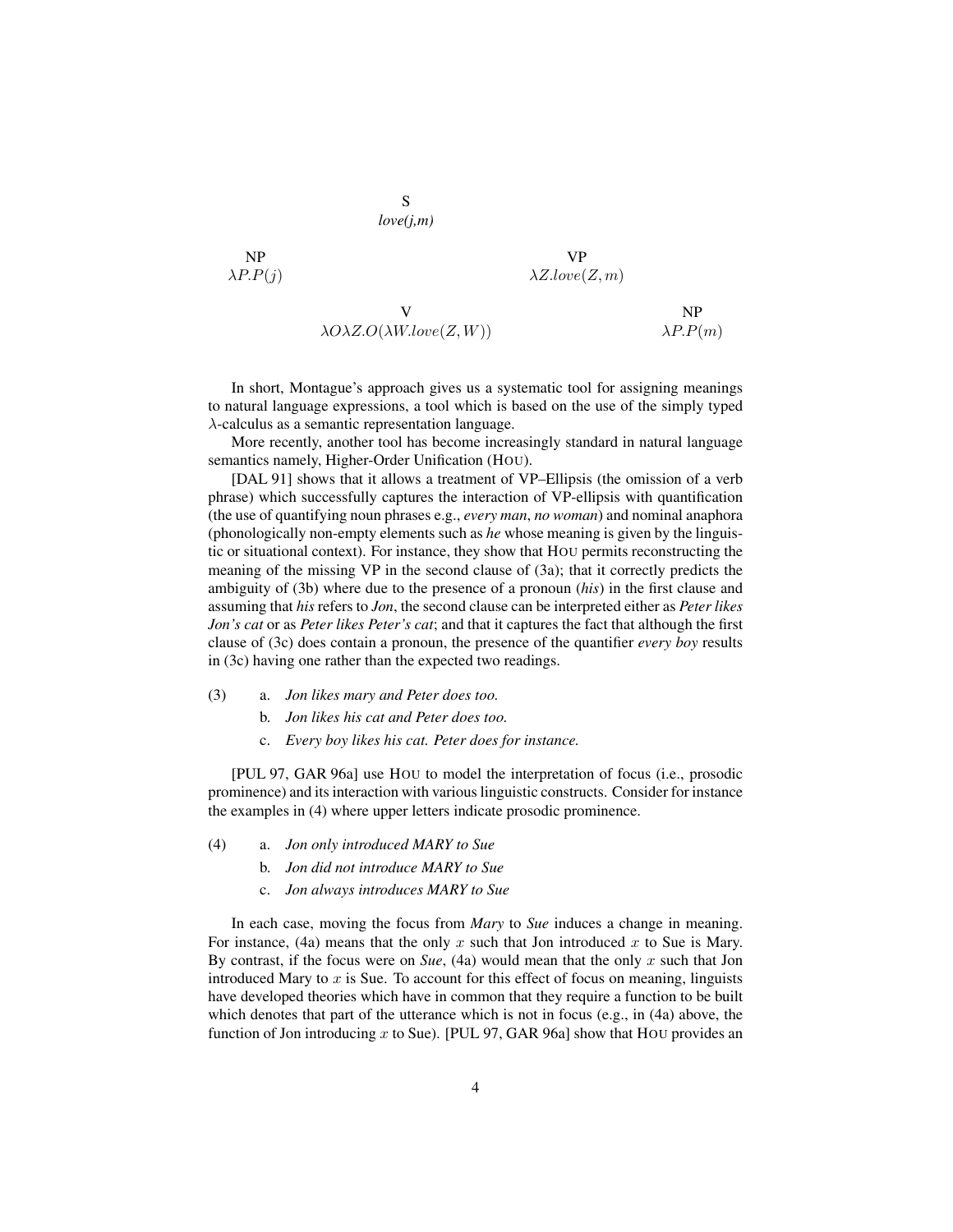appropriate tool for computing that function and hence a good basis for a computational treatment of focus.

[GAR 96c, GAR 97, ?] show that [DAL 91]'s treatment of ellipsis can be generalised to apply to deaccenting and correctly predicts a number of phenomena resulting from the interaction of parallelism (the structural similarity of two semantic representations), anaphora and deaccenting.

Finally, [PIN 96] uses HOU to resolve (i.e. fully specify) under-specified semantic representations. The idea is to assign ambiguous sentences an under-specified semantic representation containing free variables. The value of these free variables is then determined by solving equations using HOU. Typically, HOU will yield several solutions thus capturing the fact that the under-specified semantic representation actually stands for several fully specified ones.

Although HOU has been put to many different uses, the idea underlying the HOU– approach to semantic construction is invariant and can be summarised as follows.

*First*, a semantic representation is built which contains one or more free variable(s). For instance, a VP-ellipsis will be represented by a free variable of type  $e \rightarrow t$  where  $e$  is the type associated with individuals and  $t$  is the type of truth-values (in the simply typed  $\lambda$ -calculus, predicates are usually represented by functions of type  $e \to t$ ). Given (5a), this induces a semantic representation as in (5b) where  $R$  is the free variable representing the VP-ellipsis *does*.

# (5) a. *Jon likes Mary and Peter does too.* b.  $like(j,m) \wedge R(p)$

*Second*, equations are systematically set up which define the value of these free variables. For instance in [GAR 96c, GAR 97, ?], the proposal is that the interpretation of elliptical sentences such as (5) is subject to a semantic constraint (the *parallelism constraint*) which in essence requires that elliptical and deaccented clauses share a common semantics with the preceding clause. It is assumed that contrastive elements are given (contrastive elements are structurally parallel elements which are semantically conflicting. For instance, in (5) above, *Jon* is contrastive to *Peter*).

#### Parallelism constraint

Let  $\langle S, T \rangle$  be a pair of semantic representations such that S is the semantic representation of the source (i.e., first) utterance and  $T$  that of an elliptical or deaccentuated utterance, the target (i.e., second) utterance. Let  $S_1, \ldots, S_n, T_1, \ldots, T_n$  be the semantic representations of the source and target contrastive elements respectively; and let  $C$  be a free variable of the appropriate type. Then  $S$  and  $T$  must obey the following constraint:

$$
C(S_1, \ldots, S_n) = S
$$
  

$$
C(T_1, \ldots, T_n) = T
$$

Under this proposal, the equations which determine the value of  $R$  in (5b) are:

(6) 
$$
C(j) = l(j, m) \qquad C(p) = R(p)
$$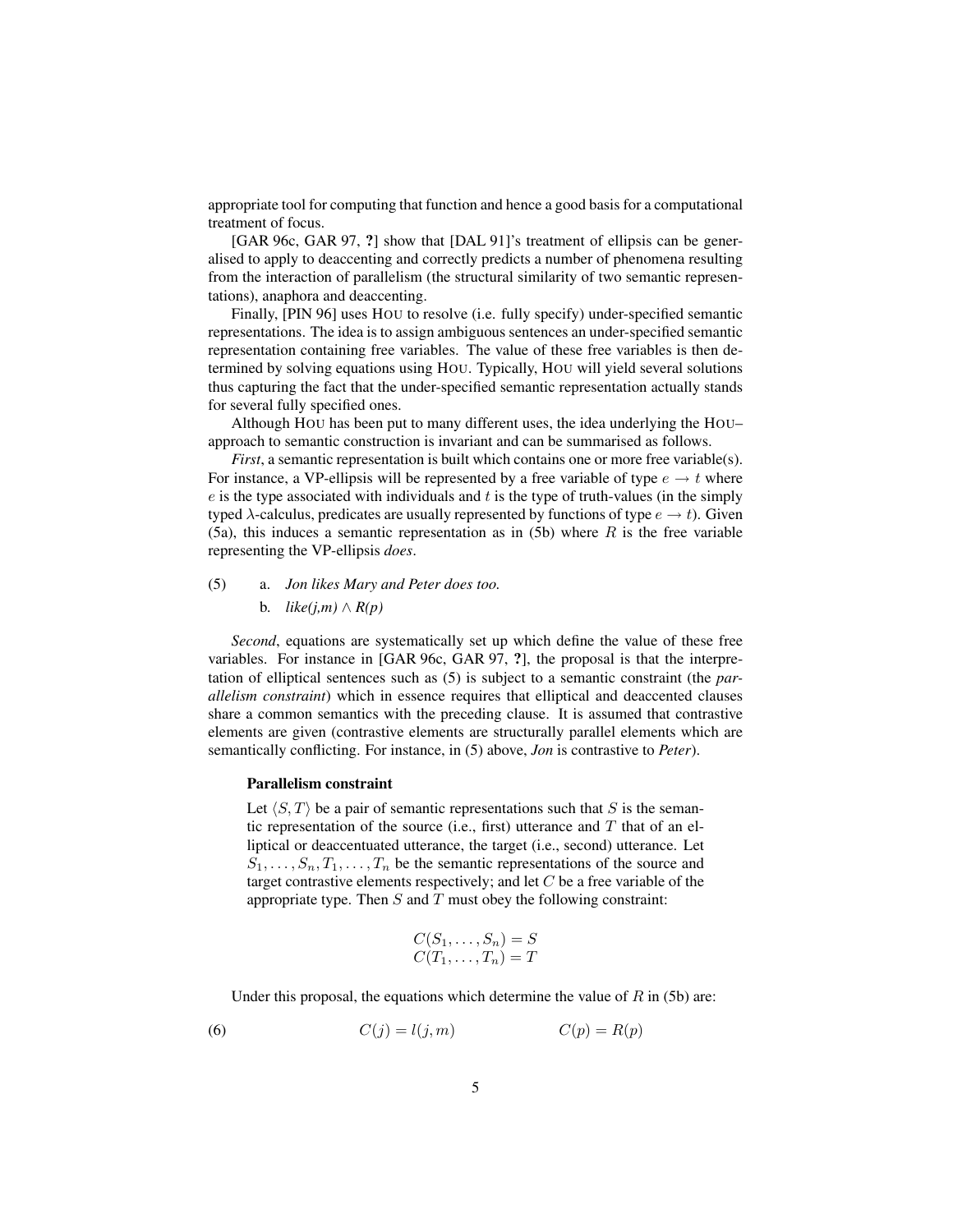*Third*, HOU is used to solve the available equations and thereby determine the value of the free variables occurring in the unresolved (i.e., under-specified) semantics. Given the equations in (6) for instance, HOU will return the solution (7a). Applying this substitution to (5b) yields the resolved (i.e., fully specified) meaning (7b), a proposition which correctly captures the meaning of (5a).

(7) a. 
$$
\sigma = \{R \leftarrow \lambda X. like(X, m), C \leftarrow \lambda X. like(X, m)\}
$$
  
b.  $\sigma(like(j,m) \wedge R(p)) = like(j,m) \wedge like(p,m)$ 

But there is a well-known problem with using HOU for doing linguistics: HOU systematically over-generates. For instance in the treatment of (5a) above, we saw that HOU permits reconstructing the correct meaning for the elliptical verb phrase namely  $\lambda Z. like(Z, m)$ . Unfortunately, it also yields two additional solutions neither of which is linguistically valid:

$$
Sol. 2 \quad \{C \leftarrow \lambda Z.l(Z, m), R \leftarrow \lambda Z.l(p, m)\}
$$
  

$$
Sol. 3 \quad \{C \leftarrow \lambda Z.l(j, m), R \leftarrow \lambda Z.l(j, m)\}
$$

*Sol. 2* is linguistically incorrect because it assigns the VP-ellipsis the meaning  $\lambda Z.l(p, m)$ , a constant function which assigns to all individuals the proposition of Peter liking Mary. *Sol. 3* is incorrect because it resolves the elliptical clause to *Jon likes Mary* while (5) means that *Jon likes Mary and Peter likes Mary*, not: *Jon likes Mary and Jon likes Mary*.

Indeed, the problem is quite general and affects all HOU-based treatments of NLsemantics. As [GAR 96b] shows, it affects [PUL 97, GAR 96a]'s treatment of focus, [DAL 91]'s analysis of ellipsis and [?]'s account of deaccenting. For all of these analyses, HOU will over-generate. Intuitively, the reason for this is that HOU allows solutions of the form  $\{X \leftarrow \lambda Y \Phi\}$  where Y does *not* occur in  $\Phi$ . That is, it allows substitutions which assign constant functions (functions which return the same object whatever their input). Linguistically, this is most unfortunate as the motivation for using HOU in semantics is the need to construct "real" (i.e., non constant) functions. On the face of this, it might seem that a simple way out would be to exclude from the set of linguistically valid solutions these solutions which involve constant functions. But as the following example illustrates, this proposal fails to generalize.

#### (8) *Jon loves his cat and Peter does too.*

Assuming that *his* refers to Jon, (8) is ambiguous between the following two readings:

### (9) *a. Jon loves Jon's cat and Peter loves Jon's cat. b. Jon loves Jon's cat and Peter loves Peter's cat.*

Traditionally [ROS 67], the first reading is referred to as *strict* (the binding of the pronoun *his* to *John* is preserved when reconstructing the meaning of the second clause) whereas the second is referred to as *sloppy* (the binding is not preserved). Under [GAR 96c, GAR 97, ?]'s approach, the ambiguity of (9) is captured as follows. First, (8) is assigned the following semantic representation:

$$
l(j, c(j)) \wedge R(p)
$$

Second, the equations resulting from the parallelism constraint are: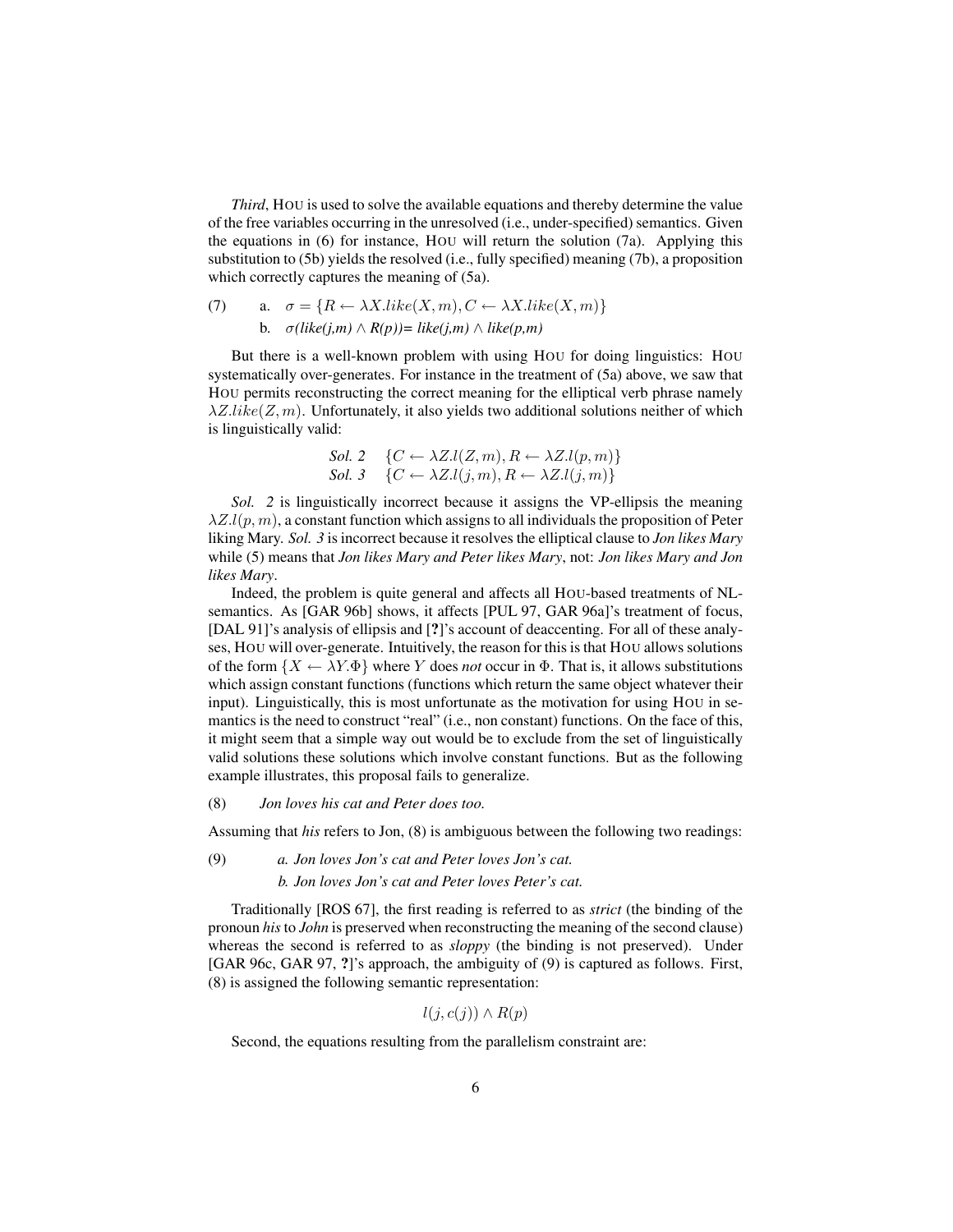$$
(10) \qquad \qquad C(j) = l(j, c(j)) \qquad \qquad C(p) = R(p)
$$

Given these equations, HOU yields nine solutions, only three of which are linguistically correct: *Sol. 1* yields the strict reading while *Sol. 3* and *6* yield the sloppy reading.

Sol.1 
$$
\{C \leftarrow \lambda Z.l(Z, c(j)), R \leftarrow \lambda Z.l(Z, c(j))\}
$$
  
\nSol.2 
$$
\{C \leftarrow \lambda Z.l(Z, c(j)), R \leftarrow \lambda Z.l(p, c(j))\}
$$
  
\nSol.3 
$$
\{C \leftarrow \lambda Z.l(Z, c(Z)), R \leftarrow \lambda Z.l(Z, c(Z))\}
$$
  
\nSol.4 
$$
\{C \leftarrow \lambda Z.l(Z, c(Z)), R \leftarrow \lambda Z.l(p, c(Z))\}
$$
  
\nSol.5 
$$
\{C \leftarrow \lambda Z.l(Z, c(Z)), R \leftarrow \lambda Z.l(p, c(p))\}
$$
  
\nSol.6 
$$
\{C \leftarrow \lambda Z.l(Z, c(Z)), R \leftarrow \lambda Z.l(Z, c(p))\}
$$
  
\nSol.7 
$$
\{C \leftarrow \lambda Z.l(j, c(Z)), R \leftarrow \lambda Z.l(j, c(p))\}
$$
  
\nSol.8 
$$
\{C \leftarrow \lambda Z.l(j, c(Z)), R \leftarrow \lambda Z.l(j, c(Z))\}
$$
  
\nSol.9 
$$
\{C \leftarrow \lambda Z.l(Z, c(j)), R \leftarrow \lambda Z.l(j, c(j))\}
$$

It is clear that in this case, ruling out solutions involving constant functions does not help.*Sol. 4* and *Sol. 8* do not involve constant functions. Nevertheless, they are linguistically incorrect. *Sol. 4* is incorrect because it assigns to the VP-ellipsis the function  $\lambda Z.$ like $(p, c(Z))$  whereas the intended meaning is either  $\lambda Z.$ like $(Z, c(j))$  or  $\lambda Z. like(Z, c(Z))$ . *Sol.* 8 is incorrect because it assigns to the VP-ellipsis the function  $\lambda Z.$ like $(j, c(Z))$ .

The key observation is that different occurrences of the same term may be subject to different constraints. Thus a linguistically plausible constraint that would adequately deal with such examples as (8) is the following:

**Constraint 1:** The term occurrences representing contrastive elements<sup>2</sup> may occur neither in the common semantics nor in that of the VP-ellipsis.

Applied to example (8), this constraint requires that the term occurrences representing the meaning of the contrastive elements *Jon* and *Peter* be abstracted over in the solution. In other words, both  $p$  and the first occurrence of  $j$  may not occur in the solution (by contrast, the second may). Under this constraint then, solutions 4 and 8 are ruled out as *Sol. 4* contains p and *Sol. 8* contains the first occurrence of j.

More generally, what this example shows is that an HOU-based approach to semantic construction ought to be able to treat distinct *occurrences* of the same term differently. As we shall see in section 3, this is precisely what Higher-Order Colored Unification (HOCU) gives us: colors are syntactic objects enabling a differentiated treatment of various term occurrences. But this is not quite enough. To see this, consider the following example:

#### (11) *Jon said that Mary kissed Peter. No, Tim said she did.*

Assuming that *she* in the second sentence refers to *Mary*, the semantic representation and equations associated with this discourse are as follows:

$$
s(j, k(m, p)) \wedge s(t, R(m))
$$
  

$$
C(j) = s(j, k(m, p)) \qquad C(t) = s(t, R(m))
$$

 ${}^{2}$ Recall that contrastive elements are those elements in the target utterance which have an overt, semantically conflicting parallel counterpart in the source utterance (the utterance from which it derives its interpretation).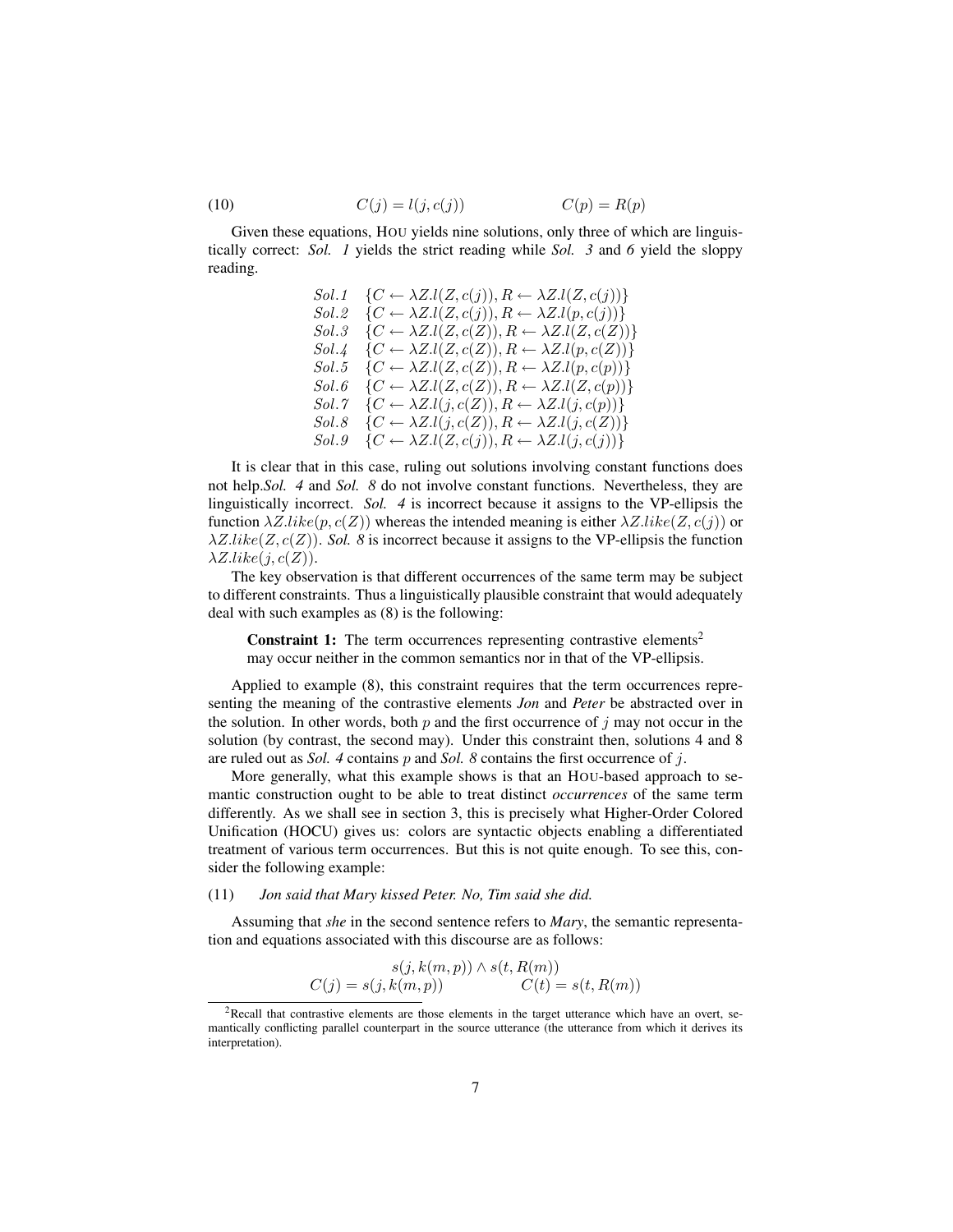The solutions given by HOU are:

Sol. 1 
$$
\{C \leftarrow \lambda Z.s(Z, k(m, p)), R \leftarrow \lambda Z.k(Z, p)\}
$$
\nSol. 2  $\{C \leftarrow \lambda Z.s(Z, k(m, p)), R \leftarrow \lambda Z.k(m, p)\}$ \nSol. 3  $\{C \leftarrow \lambda Z.s(j, k(m, p)), R \leftarrow \lambda Z.k(Z, p)\}$ \nSol. 4  $\{C \leftarrow \lambda Z.s(j, k(m, p)), R \leftarrow \lambda Z.k(m, p)\}$ 

Linguistically, only *Sol. 1* is correct. Assuming Constraint 1 above would rule out *Sol. 3* and *Sol. 4* because they contain the representation of the contrastive element *Jon*. But *Sol. 2* would still be generated. To rule out this unwanted solution, the following additional constraint needs to be stated:

Constraint 2: The term occurrences representing the subject of a VPellipsis and its parallel counterpart may not occur in the representation of that ellipsis.

Importantly, this constraint is very different in nature from Constraint 1. Constraint 1 refers to a pragmatic notion (that of contrastive elements) and therefore should be seen as stemming from the pragmatic component of language theory. In contrast, Constraint 2 evidently originates in the syntax in that it makes reference to such syntactic notions as subject and VP-ellipsis. Moreover note that the two constraints can interact. For instance, in example (8), *Peter* is both the subject of the VP-ellipsis and a contrastive element.

Moreover, as we saw at the beginning of this section, HOU is used for several distinct semantic phenomena (e.g., focus, ellipsis, deaccenting). Now these phenomena can interact. For instance, in (12) below, there is both a focus on *Sarah* in the first clause and a VP-ellipsis *does* in the second clause.

#### (12) *Jon only likes SARAH. So does Peter.*

To rule out all linguistically invalid readings, constraints pertaining both to focus and to VP-ellipsis needs to be stated and combined within a single HOU framework. It would take us to far afield to discuss the details of such an analysis (but see [GAR 96b] for such details). The important point is that the interaction of linguistic phenomena forces an interaction of constraints which may stem from very distinct linguistic modules. More generally, it appears that semantic construction is subject to multiple, interacting constraints which can stem from distinct linguistic modules. Feature trees are used in computational linguistics to model just these kind of multi-dimensional interactions. Indeed this is the key insight unification-based grammars such as Head-Driven Phrase Structure Grammar [POL 94] or Lexical Functional Grammar [KAP 82] capitalize on. In these grammars, constituent categories are feature trees grouping together various types of information (i.e., syntactic, semantic, phonologic) about the constituent. Rewriting rules can then operate simultaneously on the various levels and capture possible interactions. Therefore, it seems natural to use feature trees to represent the interacting constraints governing semantic construction. In what follows, we show that a version of HOCU which allows colors as feature trees helps us deal with the above data and more generally, with the over-generation problem faced by HOU-based approaches to semantic construction.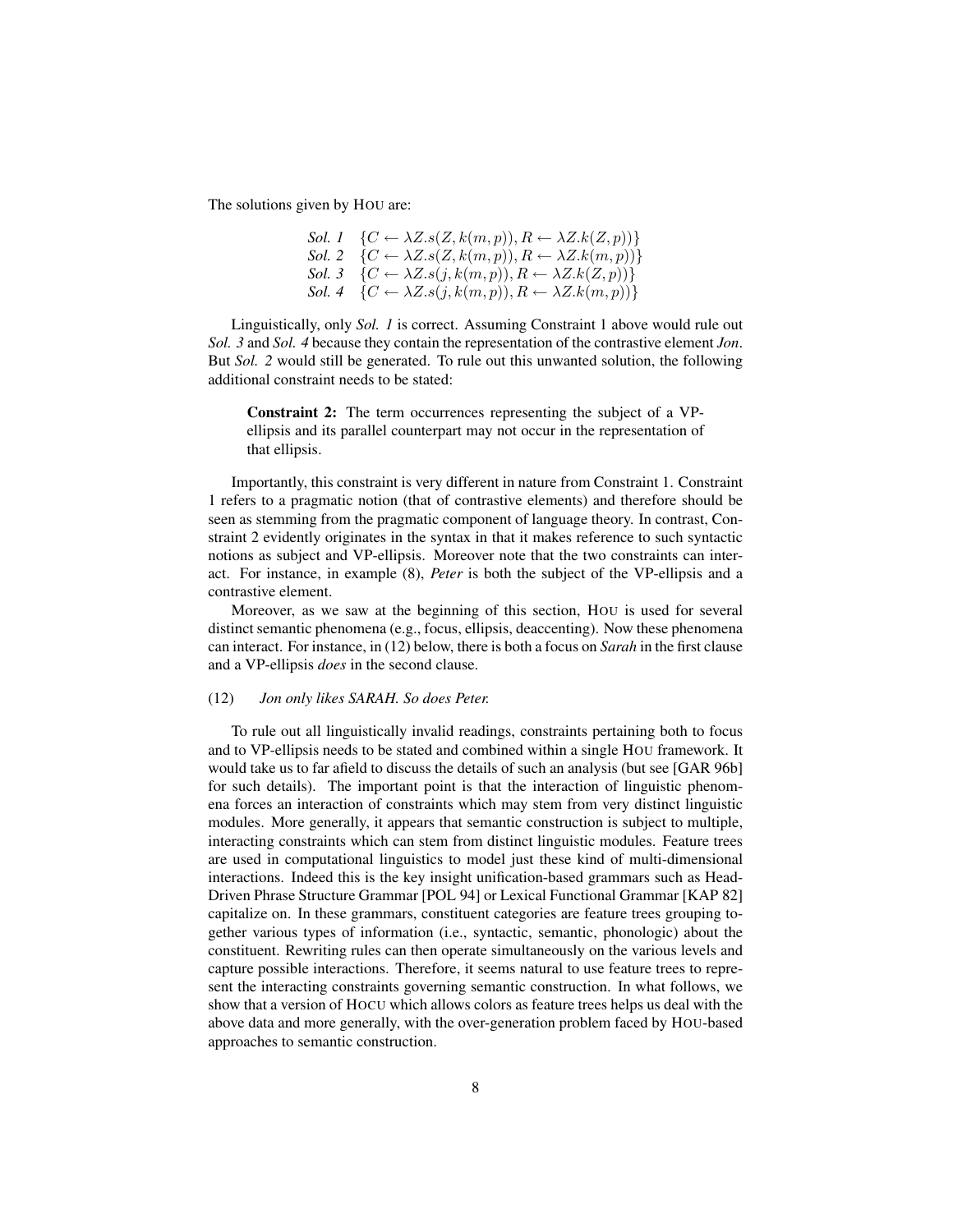# 3 Colors as atoms

In this section, we introduce a simple version of HOCU in which colors are atoms. We then show how it permits differentiating between term occurrences and thereby provides an appropriate basis for modeling linguistic constraints on semantic construction.

Since the formal presentation of the HOCU-theory involves a lot of technical machinery which we cannot present fully here, we concentrate instead on presenting its underlying intuitions and motivations. For details and proofs, we refer the reader to [HUT 97b, HUT 99].

The colored  $\lambda$ -calculus is a variant of the simply typed  $\lambda$ -calculus [CHU 40], where symbol occurrences can be annotated with so-called *colors* (**color constants**  $C =$  $\{a, b, ...\}$  and color variables  $\mathcal{X} = \{A, B, ...\}$ . Colors are indicated by subscripts labeling symbol occurrences. Whenever they are irrelevant, we simply omit them.

The set  $wff_\alpha$  of **well-typed formulae of type**<sup>3</sup>  $\alpha$  consists of

- colored constants  $c_0^{\alpha}, f_a^{\alpha}, f_A^{\alpha}, \dots$  of type  $\alpha$  i.e., triples consisting of a constant, a color and a type,
- colored variables  $X^{\alpha}_{\mathsf{b}}, G^{\alpha}_{\mathsf{a}}, F^{\alpha} \dots$  i.e., triples consisting of a variable, a color and a type (these should not be confused with "color variables"). We assume an infinite supply of colored variables for each type and color,
- (uncolored) placeholders  $Z^{\alpha}$ ,  $W^{\alpha}$  of type  $\alpha$  (of which we also assume an infinite supply for each type),
- (function) applications of the form  $M^{\beta \rightarrow \alpha} N^{\beta}$  and
- $\lambda$ -abstractions of the form  $\lambda Z^{\beta}$ . M<sup> $\gamma$ </sup>, where Z is a placeholder and the type of  $\lambda Z^{\beta}$ .**M**<sup> $\gamma$ </sup> is  $\alpha = (\beta \rightarrow \gamma)$ .

We chose the somewhat non-standard notion of bound variables as "placeholders" to emphasize the difference between free and bound variables with respect to colors. This difference is only terminological and does not change the logic itself.

We call a formula M well-formed iff it does not contain unbound placeholders and we call it c-monochrome if all constants and variables in M are annotated by a single color  $c \in \mathcal{X} \cup \mathcal{C}$ .

Since we can restrict the supply of colors to a single color constant, the colored  $\lambda$ -calculus is clearly a generalization of the simply typed  $\lambda$ -calculus (see [HIN 86, BAR 84] for an introduction). Therefore we will use various elementary concepts of the  $\lambda$ -calculus, such as **free** and **bound** occurrences of variables or substitutions without defining them explicitly. We will denote the substitution of a term  $N$  for all free occurrences of X in M with  $\{X \leftarrow \mathbf{N}\}\mathbf{M}$ .

It is crucial for our system that colors annotate symbol occurrences (i.e., colors are not sorts!). In particular, it is intended that different occurrences of symbols can carry different colors (e.g.,  $f(X_a, X_b)$ ) and that symbols that carry different colors are

<sup>&</sup>lt;sup>3</sup>Since for the purposes of this informal introduction types play a largely theoretical role (they for instance make  $\beta \eta$ -reduction terminating and therefore  $\beta \eta$ -equality decidable), they are often omitted from the examples.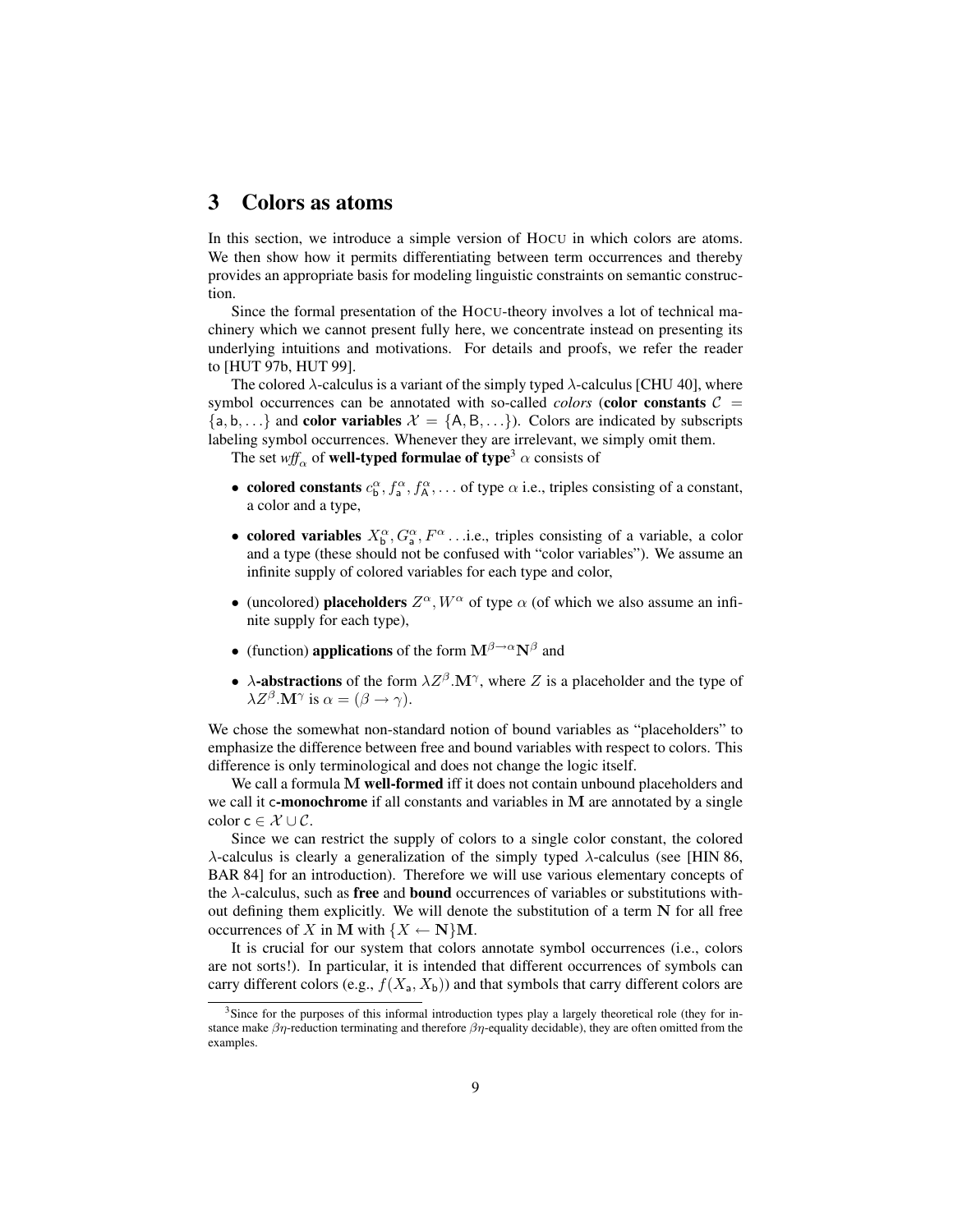treated differently. This observation leads to the notion of  $C$ -substitution (well-colored substitutions), a notion of substitutions that takes the color information of formulae into account. In contrast to traditional (uncolored) substitutions, a colored substitution  $\sigma$  is a pair  $\langle \sigma^t, \sigma^c \rangle$ , where the **term substitution**  $\sigma^t$  maps colored variables (i.e., the pair  $X_c$  of a variable X and the color c) to formulae of appropriate types and the color substitution  $\sigma^c$  maps color variables to colors. In order to be a legal  $\mathcal{C}$ -substitution such a mapping  $\sigma$  must obey the following constraints:

- **Erasure condition:** If A and B are different colors, then  $|\sigma(X_A)|$  =  $|\sigma(X_{\rm B})|$ , where |M| is the **color erasure** of M i.e., the formula obtained from M by erasing all color annotations in M.
- **Monochromicity condition:** If  $c \in C$  is a color constant, then  $\sigma(X_c)$  is c-monochrome.

The first condition ensures that the color erasure of a  $C$ -substitution is a classical substitution of the simply typed  $\lambda$ -calculus. The second condition formalizes the fact that free variables with constant colors stand for monochrome subterms. In contrast, variable colors do not constrain the substitutions.

Note that since the bound variables (placeholders) do not carry color information,  $βη$ -reduction in the colored  $λ$ -calculus is just the classical notion:

$$
(\lambda X. \mathbf{A}) \mathbf{B} \to_{\beta} \{ X \leftarrow \mathbf{B} \} \mathbf{A} \qquad \lambda X. \mathbf{C} X \to_{\eta} \mathbf{C}
$$

where the variable X is not free in C. Note that in particular the substitution  $\{X \leftarrow \mathbf{B}\}\$ is *uncolored* and there is no applicability condition on either of the reduction relations. Thus we can lift all the known theoretical results from the simply typed  $\lambda$ -calculus to the colored case. In particular,  $\beta \eta$ -reduction is terminating and confluent in the presence of  $\alpha$ -conversion (alphabetic renaming of bound variables, which we consider as built into the system) and we can decide  $\beta\eta$ -equality by reducing to  $\beta\eta$ -normal form.

Higher-order unification computes substitutions  $\sigma$  such that  $\sigma(\mathbf{M}) =_{\beta n} \sigma(\mathbf{N})$  for a given equation  $M = N$ . However, since most of these solutions (called higher-order unifiers) introduce un-necessary instantiations, one is not interested in the set of *all* higher-order unifiers, but rather in a subset that generates this set by instantiation: A substitution  $\sigma$  is called **more general** than  $\tau$  iff there is a substitution  $\rho$ , such that  $\tau =_{\beta\eta}$  $\rho \circ \sigma$  i.e.,  $\tau$  can be reconstructed from  $\sigma$  by instantiation with  $\rho$ . In general, the higherorder unification problem is undecidable and there need not be most general solutions to solvable equations. We will discuss a variant of Huet's semi-decision algorithm for HOU and its theoretical and practical implications in section 5.

In the colored λ-calculus the space of solutions is further constrained by requiring the solutions to be  $C$ -substitutions: A  $C$ -substitution is called a  $C$ -unifier of colored formulae M and N. Note that the instantiation ordering for higher-order unifiers must also be adapted to the colored case by requiring that the substitution  $\rho$  be a C-substitution. Thus the higher-order colored unification problem is not just a refinement of the HOU problem. In particular, it is possible, that a colored equation can be unsolvable, even if its color erasure is: Consider the equation  $X_{c}a_{d} = b_{d}$ ,  $X_{a} = b$  has the solution  ${X \leftarrow \lambda Z.b}$ , but the colored variant  ${X_c \leftarrow \lambda Z.b_d}$  violates the monochromicity condition. Furthermore, it is possible that an equation has a single most general uncolored unifier, but more than one most general colored unifier: Consider for instance the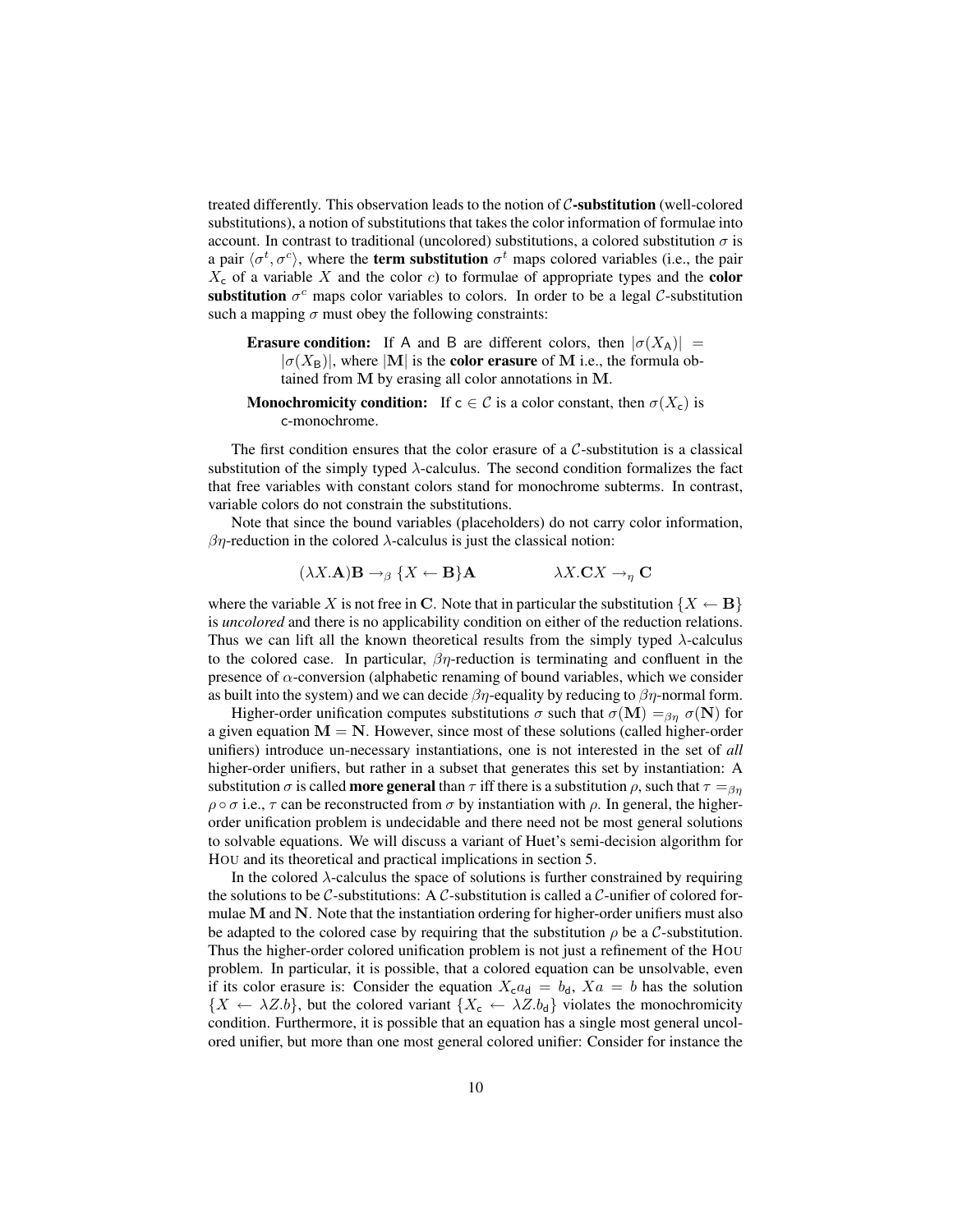equation

# $\lambda XYZW.F_{a}XYZW =^t \lambda XYZW.F_{b}YXZW$

where  $a, b \in \mathcal{C}$ . Obviously, the colored equation has two most general solutions

$$
Sol. 1 \quad \{F_a \leftarrow \lambda XYZW.Z, F_b \leftarrow \lambda XYZW.Z\}
$$
  

$$
Sol. 2 \quad \{F_a \leftarrow \lambda XYZW.W, F_b \leftarrow \lambda XYZW.W\}
$$

In constrast, its color erasure has only one most general unifier namely,

 ${F \leftarrow \lambda XYZW.HZW}$ 

where  $H$  is a new variable of appropriate type.

Having introduced the formal framework, let us now go back to the problem discussed in section 2, the problem of unwanted readings. Consider example (8) again repeated here as (13):

(13) *Jon loves his cat and Peter does too.*

In the preceding section, we proposed using the following constraint to eliminate overgeneration:

Constraint 1: The term occurrences representing contrastive elements may occur neither in the common semantics nor in that of the VP-ellipsis.

Within the HOCU framework, this constraint finds a natural encoding. We start by assuming two colors: c (for "contrastive") and n (for "non-contrastive"). We then color the semantic representation of contrastive elements c whereas the variables  $C$  and  $R$ representing the common semantics and the VP-ellipsis respectively, are colored n. All other symbols are colored with color variables (which are ommitted in the equations). Given the monochromicity condition mentioned above, this guarantees that no contrastive element (i.e., c-colored symbols) occur in the terms assigned to  $C$  and  $R$  or in other words that these terms abstract over the contrastive elements. In specific, example (8) is analyzed as follows. The (colored) equations triggered by the parallelism constraint are

 $C_n(j_c) = l(j_c, c(j))$   $C_n(p_c) = R_n(p_c)$ 

for which there are only two legal  $C$ -substitutions namely:

$$
Sol. 1 \quad \{C_n \leftarrow \lambda Z. l_n(Z, c_n(j_n)), R_n \leftarrow \lambda Z. l_n(Z, c_n(j_n))\}
$$
  

$$
Sol. 3 \quad \{C_n \leftarrow \lambda Z. l_n(Z, c_n(Z)), R_n \leftarrow \lambda Z. l_n(Z, c_n(Z))\}
$$

As before (cf. section 2), solution 1 yields the strict reading *Peter loves Jon's cat* whereas solution 3 gives us the sloppy reading *Peter loves Peter's cat*. However, those substitutions which in the uncolored framework yield linguistically incorrect solutions are not legal C-substitutions because they all violate the monochromicity condition on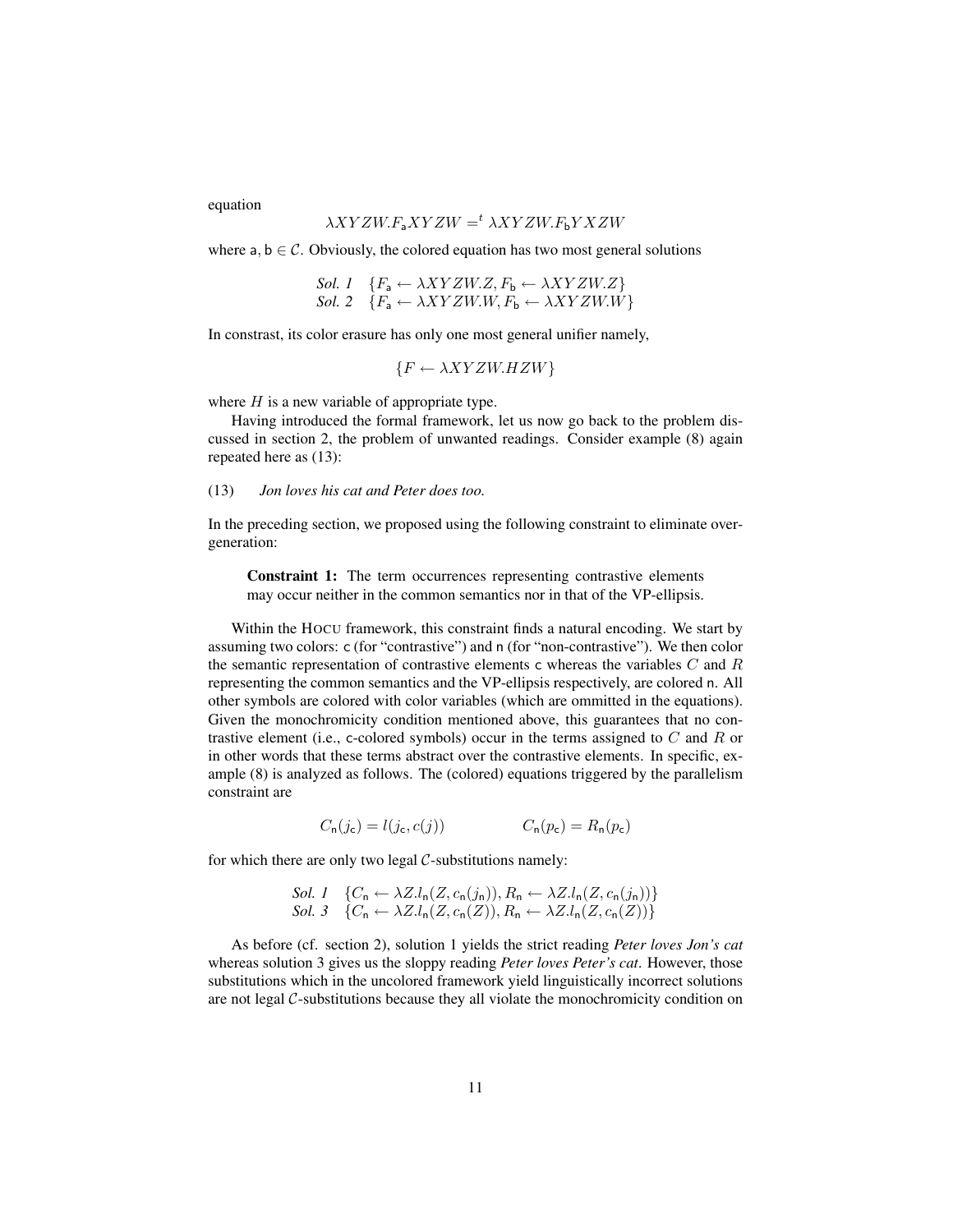free variables:

Sol. 2 
$$
\{C_n \leftarrow \lambda Z.l(Z, c(j_n)), R_n \leftarrow \lambda Z.l(p_c, c(j_n))\}
$$
\nSol. 4  $\{C_n \leftarrow \lambda Z.l(Z, c(Z)), R_n \leftarrow \lambda Z.l(p_c, c(Z))\}$ \nSol. 5  $\{C_n \leftarrow \lambda Z.l(Z, c(Z)), R_n \leftarrow \lambda Z.l(p_c, c(p_c))\}$ \nSol. 6  $\{C_n \leftarrow \lambda Z.l(Z, c(Z)), R_n \leftarrow \lambda Z.l(Z, c(p_c))\}$ \nSol. 7  $\{C_n \leftarrow \lambda Z.l(j_c, c(Z)), R_n \leftarrow \lambda Z.l(j_c, c(Z))\}$ \nSol. 8  $\{C_n \leftarrow \lambda Z.l(j_c, c(Z)), R_n \leftarrow \lambda Z.l(j_c, c(p_c))\}$ \nSol. 9  $\{C_n \leftarrow \lambda Z.l(j_c, c(j_c)), R_n \leftarrow \lambda Z.l(j_c, c(j_c))\}$ 

In short, HOCU enables the differentiation of distinct term occurrences and thereby a straightforward encoding of the required linguistic constraints. But as was noted in section 2, this is not sufficient. One must also be able to capture multiple, interacting constraints. This is the object of the next section.

# 4 Colors as feature trees

We now extend the HOCU specification given in the previous section as follows: instead of having purely *atomic* colors, we allow colors to be feature trees.

Feature trees are trees whose branches are labeled by symbols called attributes or features and whose leaves are labeled by symbolic labels. Branches in feature trees are identified by their feature rather than by their order as in conventional trees.

Feature logics are logical systems for describing feature trees and doing inference with them. There is a variety of feature logics available, developped mostly for applications in linguistics and logic programming languages (see for instance [CAR 92, SMO 92, AÏT 94, MÜL 97]). Feature logics vary for instance in the general expressivity of their languages (e.g., whether and which forms of negation can be expressed), the semantic model of the underlying trees and of course, in the inference methods that are defined for them.

The feature system that we chose for our colors is based on a very simple one namely, Smolka and Treinen's*records for logic programming* [SMO 94]. These records are rational feature trees i.e., trees that may contain cycles but have only finitely many nodes. The only inference method for them that we are interested in is unification which is efficiently decidable (see below).

There are two kinds of labels in the feature trees used by HOCU: constant labels (called color values in our setting) and variables (the color variables). Features are used to distinguish different symbolic colors or to group colors that are related to each other. For instance, a feature tree might carry an attribute *syntax* whose value is again a feature tree with attributes that are related to linguistic information about syntax.

We will use  $a, b, c, \ldots$  as meta-variables for feature trees (colors) and A, B, C,  $\ldots$ for variables within feature trees (color variables). Further, we will represent feature trees by their attribute-value matrices. The following are example attribute-value matrices for two equivalent well-formed feature trees:

$$
\begin{matrix} [p+, e-, agr\ [num\ p, case\ A]]\\ [agr\ [case\ A, num\ p], e-, p+] \end{matrix}
$$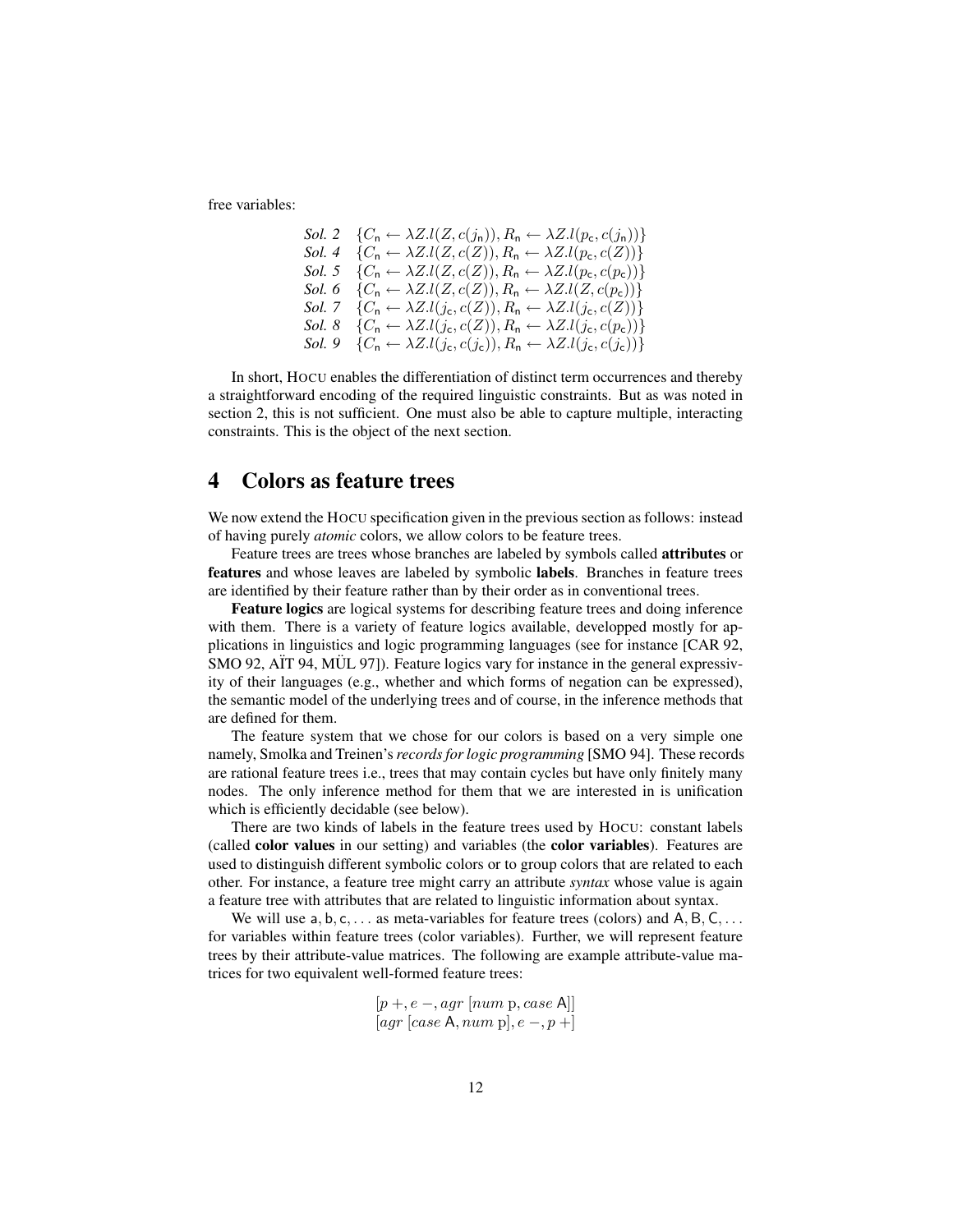A feature tree can alternatively be described by a set of constraints i.e., a set of formulas that defines which nodes carry which features and which values are associated with them. For instance, the tree  $[p + e \, [case A]]$  can be described by the set

$$
\{r_0\langle p\rangle +, r_0\langle e\rangle r_1, r_1\langle case\rangle A\}
$$

where  $r\langle p \rangle +$  means that *node r carries value* + *at feature p*. Here, we use an identifier  $r_0$  for the root node of the tree  $[p +, e]$  (case A]] while  $r_1$  denotes the root node of the subtree [case A].

Feature tree unification is a process that unifies two feature tree under the same root node and decides whether the result denotes a well-formed feature tree. For the records in [SMO 94], this process is a variant of first-order unification which simply decomposes trees and recursively unifies sub-trees until finally comparing/unifying atomic information. Variables in feature trees behave like logical variables in standard first-order unification. For instance, unifying [p A, e A] and  $[p +, e -]$  is not possible because A can not simultaneously be bound to + and −. As [SMO 94] shows, record unification can be decided in quasi-linear time.

Two feature trees a and b are compatible iff they can be unified. The notion of feature trees as constraints allows us to define the concept of a constraint store, a set of feature constraints that may refer to several feature trees with different root nodes  $r_1, r_2, \ldots, r_n$ . A constraint store CS is **satisfiable** if each set  $R_i$  of feature constraints with the same root  $r_i$  describes a well-formed feature tree. Again, this constraint solving problem can be efficiently decided.

Naturally, the monochromicity condition, we have imposed on  $C$ -substitutions now has to be generalized to feature term compatibility:

**Generalized monochromicity condition:** A substitution  $\{X_c \leftarrow \mathbf{M}\}\$ is only well-colored iff every color annotation d in M is compatible with c.

With colors as feature trees, we can now return to the more complex example introduced in section 2:

#### (14) *Jon said that Mary kissed Peter. No, Tim said she did.*

To deal with such examples, we saw that two interacting constraints are necessary:

Constraint 1: The term occurrences representing contrastive elements may occur neither in the common semantics nor in that of the VP-ellipsis. Constraint 2: The term occurrences representing the subject of a VPellipsis and its parallel counterpart may not occur in the representation of that ellipsis.

Using feature-tree colors, these constraints can be encoded using the following colors: [c +] (for "contrastive"), [c -] (for "non-contrastive"), [e +] (for "VPE subject or parallel counterpart") and  $[e -]$  (for "neither VPE-subject nor parallel counterpart"). We then color the semantic representation of contrastive elements  $[c +]$  whereas the variable C representing the common semantics and the variable  $R$  representing the VP-ellipsis are colored  $[c -]$ . Similarly, the terms representing the VPE subject and its parallel counterpart are  $[e +]$  colored whereas the VPE variable is  $[e -]$  colored. Now example (14) is analyzed as follows. The equations triggered by the parallelism constraint become: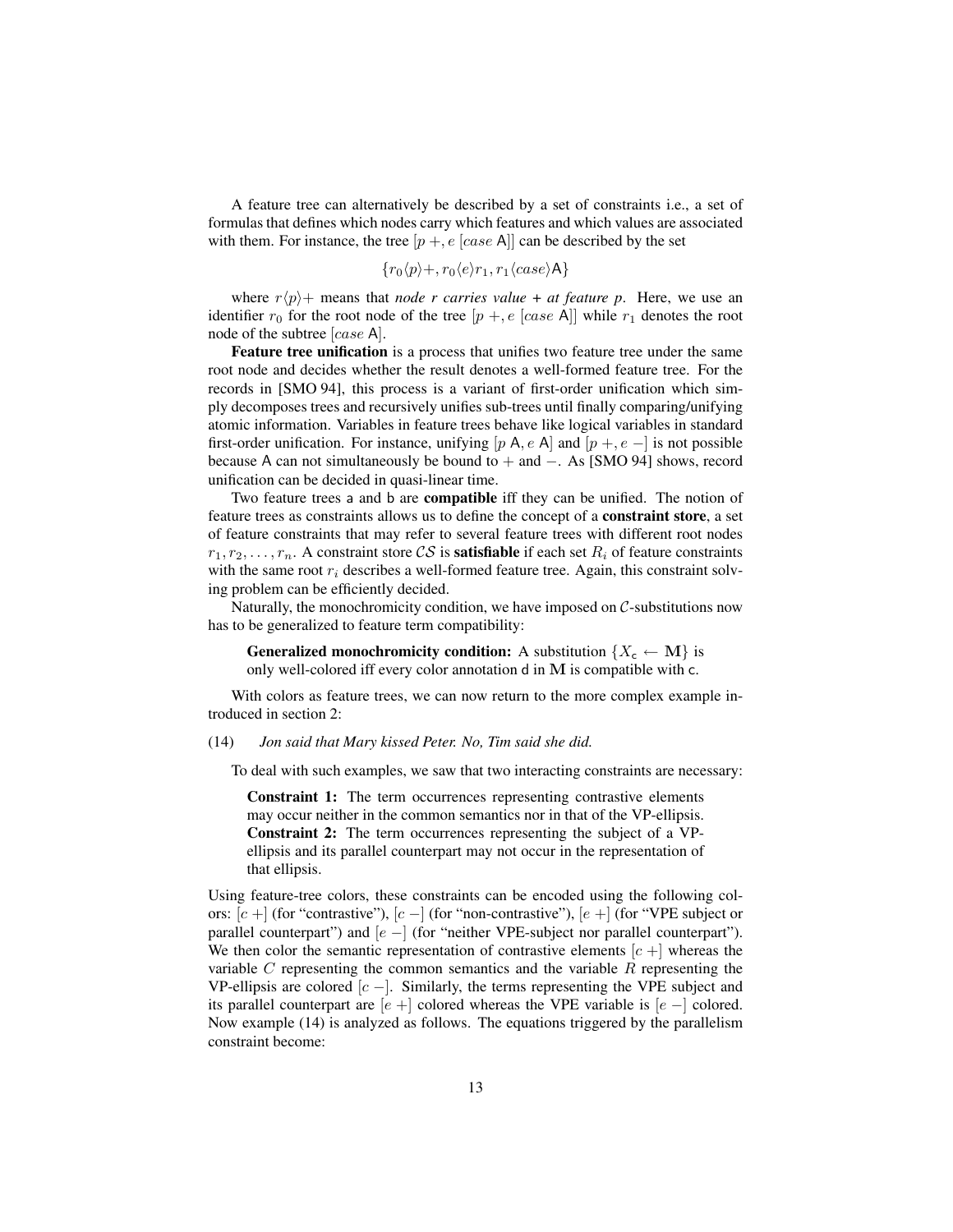(15) 
$$
C_{[c-]}(j_{[c+]}) = s(j_{[c+]}, k(m_{[e+]}, p))
$$

$$
C_{[c-]}(t_{[c+]}) = s(t_{[c+]}, R_{[e-,c-]}(m_{[e+]}))
$$

And the only  $C$ -substitution<sup>4</sup> satisfying these equations is:

(16) 
$$
\text{Sol. } 1 \quad \{C_{[c-]} \leftarrow \lambda Z. s(Z, k(m_{[e+]}, p)), R_{[e-,c-]} \leftarrow \lambda Z. k(Z, p))\}
$$

In contrast, the following substitutions are ill-formed as they violate the generalized monochromicity condition defined above.

Sol. 2 
$$
\{C_{[c-]} \leftarrow \lambda Z. s(Z, k(m_{[e+]}, p)), R_{[e-,c-]} \leftarrow \lambda Z. k(m_{[e+]}, p)\}
$$
  
\nSol. 3 
$$
\{C_{[c-]} \leftarrow \lambda Z. s(j_{[c+]}, k(m_{[e+]}, p)), R_{[e-,c-]} \leftarrow \lambda Z. k(Z, p)\}
$$
  
\nSol. 4 
$$
\{C_{[c-]} \leftarrow \lambda Z. s(j_{[c+]}, k(m_{[e+]}, p)), R_{[e-,c-]} \leftarrow \lambda Z. k(m_{[e+]}, p)\}
$$

*Sol.* 2 is ill-formed because it assigns the  $[e, -c, -]$ -colored variable R a term containing the color annotation  $[e +]$ . Since  $[e -]$  and  $[e +]$  fail to unify (the feature  $e$  is assigned the two incompatible values  $+$  and  $-$ ), there is a color annotation in the value assigned to R which is not compatible with  $R$ 's color. Hence the generalised monochromicity condition is violated. Hence the substitution is not a legal Csubstitution. Similarly, *Sol.* 3 is ruled out as it assigns to  $C_{[c-]}$  a term containing the color annotation  $[c +]$  whereby  $[c -]$  and  $[c +]$  cannot unify. *Sol. 4* combines the ill-formedness of both *Sol. 2* and *Sol. 3*.

So far, the motivation we gave for having colors as feature trees is that the linguistic constraints which regulate semantic construction can stem from very different linguistic modules. For instance, in the above example, the  $[c+]$  constraint indicates that an element is a contrastive element. This information (i.e., information about parallelism) stems from the discourse component, that module in the linguistic theory which describes relations between utterances. In contrast, the  $[e]$  color signals the subject of a VP-ellipsis and is thus given by the syntactic component i.e., that component which describes the syntax of natural language. Similarly, the  $[c -]$ -colored C variable is introduced at the discourse level whereas the  $[e -]$ -colored R variable representing the ellipsis results from sentence level semantic construction and is thus introduced by the semantic component.

Of course the fact that linguistic constraints may stem from different linguistic modules is no argument in and of itself, for having colors as feature trees. However, the fact that they sometimes overlap and jointly constrain the same piece of semantic information is. So for instance, the ellipsis subject *Peter* in example (13) is both a contrastive element (hence  $[c+]$ -colored) and the subject of the ellipsis (hence  $[e+]$ colored). If colors are feature trees, this double-labeling simply results from the unification ( $[e +, c +]$ ) of two feature trees attached to the same piece of semantic information by different modules. In the atomic HOCU framework introduced in section 3, such information would require the use of an additional atomic color say  $[ec +]$ . Although this is certainly technically feasible, it is linguistically rather unsatisfactory as it requires a tight interrelation between two linguistic modules (the syntax and the discourse module) which are normally fairly independent from another: the discourse module when

<sup>4</sup>To improve readability those colors that cannot lead to unification failure have been ignored. For instance, *Sol. 1* really is:

 ${C[c_{-1} \leftarrow \lambda Z.s_{[e_{-},c_{-}]}(Z,k_{[e_{-},c_{-}]}(m_{[e_{+}]},p_{[e_{-},c_{-}]}))}, R_{[e_{-},c_{-}]} \leftarrow \lambda Z.k_{[e_{-},c_{-}]}(Z,p_{[e_{-},c_{-}]})}$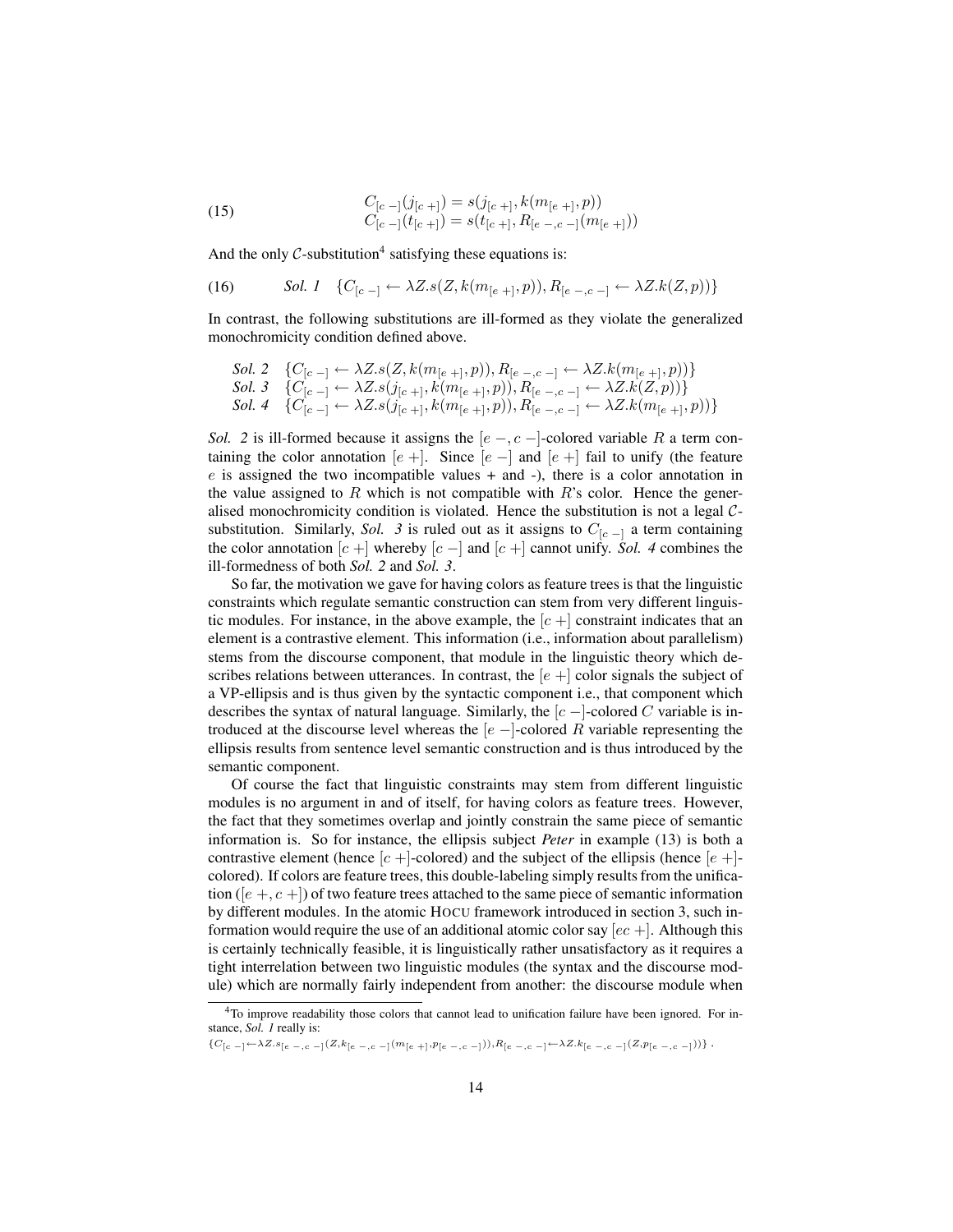marking contrastive elements must check whether these elements are or not colored  $[e +]$  by the syntactic component and in the positive case, change this color to  $[ec +]$ . The scenario is all the more unappealing in that it is non-monotonic and forces the over-writing of information.

There are at least two further reasons for having colors as feature trees. First, note that given the above two colors  $[c+]$  and  $[e+]$  all the combinations of these colors can be realized namely  $[e +, c +]$ ,  $[e -, c -]$ ,  $[e +, c -]$  and  $[e -, c +]$ .  $[e -, c -]$  is the color associated with a VP-ellipsis representation,  $[e-, c]$  that of a contrastive parallel element that is not structurally parallel to the subject of a VP-ellipsis,  $[e +, c -]$ marks e.g., the subject of a VPE that is not a contrastive element and finally,  $[e, +, c]$ is the color associated with an element that is both contrastive and either the subject of an ellipsis or its parallel counterpart.

But such combination paradigms are precisely the sort of information feature tree unification was designed for: instead of postulating a potentially very large set of atomic colors, a small set of features is used which are then combined using unification to yield the much larger set resulting from their combinatorics.

An additional reason for having colors as feature trees is the efficient and straightforward account of under-specification it permits. Consider an example such as (17) where the antecedent clause (the first clause in the text) of the ellipsis contains an element in focus (i.e., a prosodically prominent element) namely, MARY.

#### (17) *Jon likes MARY. No, TIM does.*

Assuming an HOU-based treatment of focus as advocated in [PUL 97, GAR 96a], the semantic representation of the element in focus will have to be marked by a specific color, say  $[f]$  +  $\lambda$ s a result, the equations resulting from the parallelism constraint are:

$$
C_{[c-]}(j_{[c+]}=l(j_{[c+]},m_{[f+]})
$$

$$
C_{[c-]}(t_{[e+,c+]})=R_{[e-]}(t_{[e+,c+]})
$$

for which the only  $C$ -substitution is:

$$
\{C_{[c-]} \leftarrow \lambda Z.l(Z, m_{[f+]}), R_{[e-]} \leftarrow \lambda Z.l(Z, m_{[f+]})\}
$$

The important point is that the substitution is well-colored even though it assigns to a [c –]-colored variable a term containing an  $[f]$  subterm. Intuitively, this is because feature trees allow us to underspecify constraints with respect to all irrelevant features and to do so in an efficient way. Within an atomic setting, this type of underspecification would lead us to introduce boolean operators. For instance (see [GAR 96b] for details) the constraint that C be  $[c -]$ -colored would be replaced by a negative constraint say  $\neg p$  stating that the subterms of the term assigned to C may be labeled with any color except  $p$ . In general however, we don't need the full expressivity of propositional logic (which in general has an NP-complete satisfiability problem instead of the quadratic one for feature tree constraints). Therefore, it seems preferable to stay in the more constrained setting of feature tree unification<sup>5</sup>.

<sup>5</sup>Another possibility – which we do not explore here – would be to identify a more tractable fragment of propositional logic that is sufficiently expressive for our purpose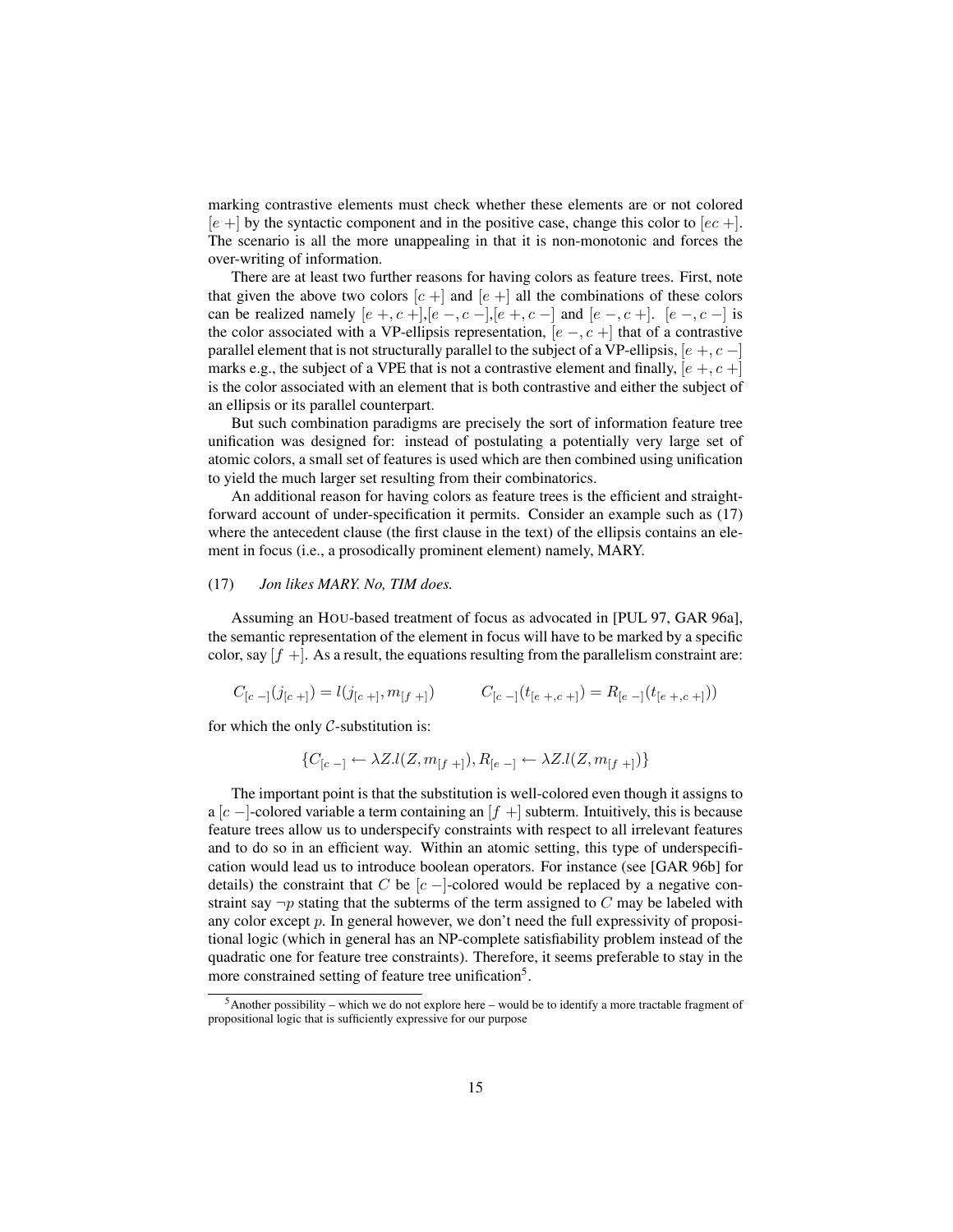# 5 The HOCU algorithm

#### 5.1 Logical aspects of the algorithm

Since HOCU is the principal computational device of the analysis in this paper, we will now try to give an intuition for the HOCU problem. In this section we will only consider the logical side of the algorithm and leave implementational questions to section 5.3.

It is well-known that for first-order terms there is always a unique most general unifier for any equation that is solvable at all. This is not the case for higher-order (colored) unification where variables can range over functions, instead of only individuals. Here, a solvable equation can have more than one most general solution and we use this to model ambiguity in the linguistic application.

Just as in the case of unification for first-order terms, the higher-order unification algorithm is a process of recursive decomposition and variable elimination that transform sets of equations into so-called *solved forms*, which have unique and obvious most general  $C$ -unifiers that also solve the initial set of equations.

Since  $C$ -substitutions have two parts, a term– and a color part, we need two kinds of equations ( $\mathbf{M} = t \mathbf{N}$  for term equations and  $\mathbf{c} = c$  d for color equations).

A set  $\mathcal E$  of equations is in C-solved form iff all color equations are of the form A = c, where A occurs exactly once in  $\mathcal E$  and all term equations are of the form  $X_c = M^c$  such that

- 1. the colored variable  $X_c$  occurs exactly once in  $\mathcal{E}$ ,
- 2. M<sup>c</sup> is well-formed (i.e., does not contain unbound placeholders) and
- 3. c-compatible and finally, for all equations  $X_d = t \mathbf{M}^d$  in  $\mathcal{E}$ , the color erasures of  $M^c$  and  $M^d$  are equal (i.e.,  $\{X_c \leftarrow M^c\}, \dots, \{X_d \leftarrow M^d\}$  is a  $C$ -substitution).

There are several rules that decompose the syntactic structure of formulae, we will only present two of them. The rule for abstractions transforms equations of the form  $\lambda Z \cdot \mathbf{A} =^t \lambda W \cdot \mathbf{B}$  to  $\{Z \leftarrow Z'\} \mathbf{A} =^t \{W \leftarrow Z'\} \mathbf{B}$ , where  $Z'$  is a new place holder of appropriate type, while the rule for applications decomposes  $h_a(\mathbf{A}^1, \dots, \mathbf{A}^n) =$  $h_{\mathbf{b}}(\mathbf{B}^1,\ldots,\mathbf{B}^n)$  to the set  $\{\mathsf{a} =^c \mathsf{b}, \mathbf{A}^1 =^t \mathbf{B}^1,\ldots,\mathbf{A}^n =^t \mathbf{B}^n\}$ , provided that h is a constant or a placeholder. The color equations are solved by first-order feature tree unification. Furthermore equations are kept in  $\beta\eta$ -normal form.

The variable elimination process for color variables is very simple, it allows to transform a set  $\mathcal{E} \cup \{A = c \}$  of equations to  $\{A \leftarrow d\} \mathcal{E} \cup \{A = c \}$ , making the equation  ${A = c d}$  solved in the result. In case of formula equations, elimination is not that simple, since we have to ensure that  $|\sigma(X_a)| = |\sigma(X_b)|$  to obtain a C-substitution σ. Thus we cannot simply transform a set  $\mathcal{E} \cup \{X_d = ^t \mathbf{M}\}$  into  $\{X_d \leftarrow \mathbf{M}^d\} \mathcal{E} \cup \{X_d = ^t \mathbf{M}\}$ M}, since this would (incorrectly) solve the equations  $\{X_c = f_c, X_d = g_d\}$ . The correct variable elimination rule transforms  $\mathcal{E} \cup \{X_d =^t M\}$  into  $\sigma(\mathcal{E}) \cup \{X_d =^t L\}$  $M, X_{c_1} = M^1, \ldots, X_{c_n} =^t M^n$ , where  $c_i$  are all colors of the variable X occurring in M and  $\mathcal{E}$ , the M<sup>*i*</sup> are c<sub>*i*</sub>-monochrome variants (same color erasure) of M and  $\sigma$  is the C-substitution that eliminates all occurrences of X from  $\mathcal E$ . Of course we also have to ensure that X is not free in  $|M|$  and that  $|M|$  is well-formed.

Due to the presence of function variables, systematic application of these rules can terminate with equations of the form  $X_c(\mathbf{A}^1, \dots, \mathbf{A}^n) =^t h_d(\mathbf{B}^1, \dots, \mathbf{B}^m)$ . Such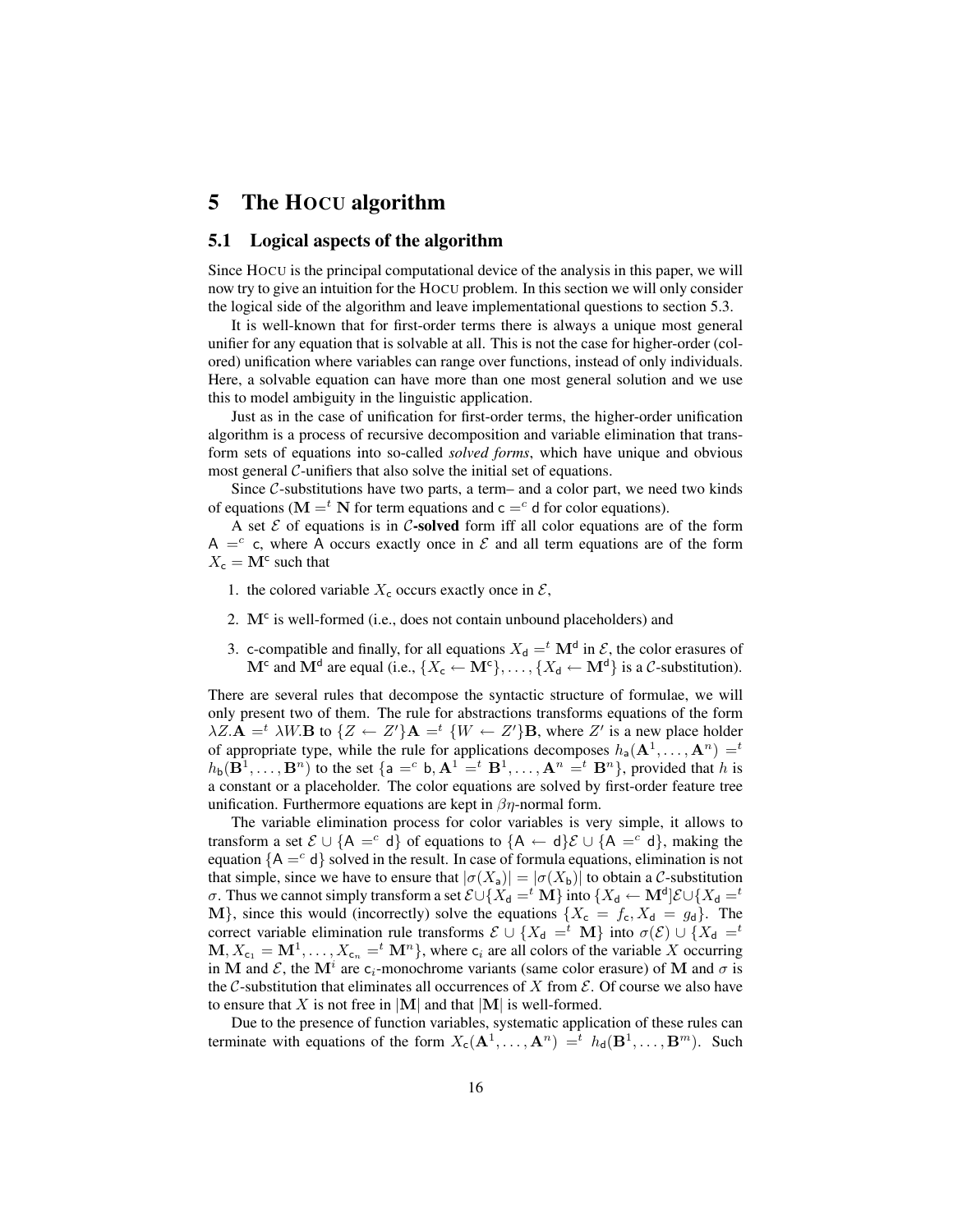equations can neither be further decomposed, since this would lose unifiers (if G and F are variables, then  $Ga = Fb$  has a solution  $\lambda Z.c$  for F and G, but  $\{F = G, a =$  $b$  is unsolvable), nor can the right hand side be substituted for X as in a variable elimination rule, since the types would clash. To see what a possible solution would be, let us consider a concrete example, the uncolored equation  $X(a) = a$  which has the solutions  $(\lambda Z.a)$  and  $(\lambda Z.Z)$  for X.

The standard solution [HUE 75] for finding a complete set of solutions in this socalled flex/rigid situation is to substitute a term for  $X$  that will enable decomposition to be applicable afterwards. For finding all  $C$ -unifiers it is sufficient to bind  $X$  to the most general terms of the same type as  $X$  (otherwise the unifier would be ill-typed) that either

- have the same head as the right hand side; the so-called **imitation** solution ( $\lambda Z.a$ in our example) or
- where the head is a placeholder that enables the head of one of the arguments of X to become the head; the so-called **projection** binding ( $\lambda Z.Z$ ).

If X has type<sup>6</sup>  $\alpha = \overline{\beta_n} \to \delta$  and  $h_d$  has type  $\overline{\gamma_m} \to \delta$ , then these so-called **general** bindings have the following form:

$$
\mathcal{G}^h_{\alpha} = \lambda Z^{\beta_1} \dots Z^{\beta_n} . h(H^1(\overline{Z}), \dots, H^m(\overline{Z}))
$$

where the  $H^i$  are new variables of type  $\overline{\beta_n} \to \gamma_i$ . If h is one of the placeholders  $Z^{\alpha_i}$ , then  $\mathcal{G}_{\beta}^{h}$  is called a **projection binding** and else, (*h* is a constant or a free variable) an imitation binding. It turns out (for details and proofs see [SNY 91]) that these general bindings suffice to solve all flex/rigid situations, possibly at the cost of creating new flex/rigid situations after elimination of the variable  $x_c$  and decomposition of the changed equations (the elimination of x changes  $x_c(s^1, \ldots, s^n)$  to  $\mathcal{G}_c^h(s^1, \ldots, s^n)$ ) which has head  $h$ ).

The general rule for flex/rigid equations in HOCU is just the one for the uncolored case; it simply adds the uncolored equation  $X^{\alpha} = \mathcal{G}_{\alpha}^{h}$  to a set containing a flex/rigid equation of the form  $\{X_{\mathsf{c}}(\mathbf{A}^1, \dots, \mathbf{A}^n) = h_{\mathsf{d}}(\mathbf{B}^1, \dots, \mathbf{B}^m)\}$ . Intuitively, this fixes the uncolored information about a particular binding for the head variable  $x_c$ .

In order to get a better understanding of the situation, let us reconsider our example using colors:  $X(a_c) = a_d$ . For the imitation solution  $(\lambda Z.a_d)$  we "imitate" the right hand side, so the color on  $a$  must be d. For the projection solution we instantiate  $(\lambda Z.Z)$  for X and obtain  $(\lambda Z.Z)a_c$ , which  $\beta$ -reduces to  $a_c$ . We see that this "lifts" the constant  $a_c$  from the argument position to the top. Incidentally, the projection is only a C-unifier of our colored example, if c and d are identical.

Finally, in the only remaining case, the heads of both sides of the equation are free variables; this is the so-called flex/flex case. The solution of this case is either to project as in the flex/rigid case or to "guess" (computationally: to search for) the right head for the equation and bind the head variable to the appropriate imitation binding. Clearly this need for guessing the right head leads to a serious explosion of the search space, which makes higher-order colored unification computationally infeasible. Moreover,

<sup>6</sup>For the construction of general bindings, types do play a crucial role, since they e.g., determine the length of the binder.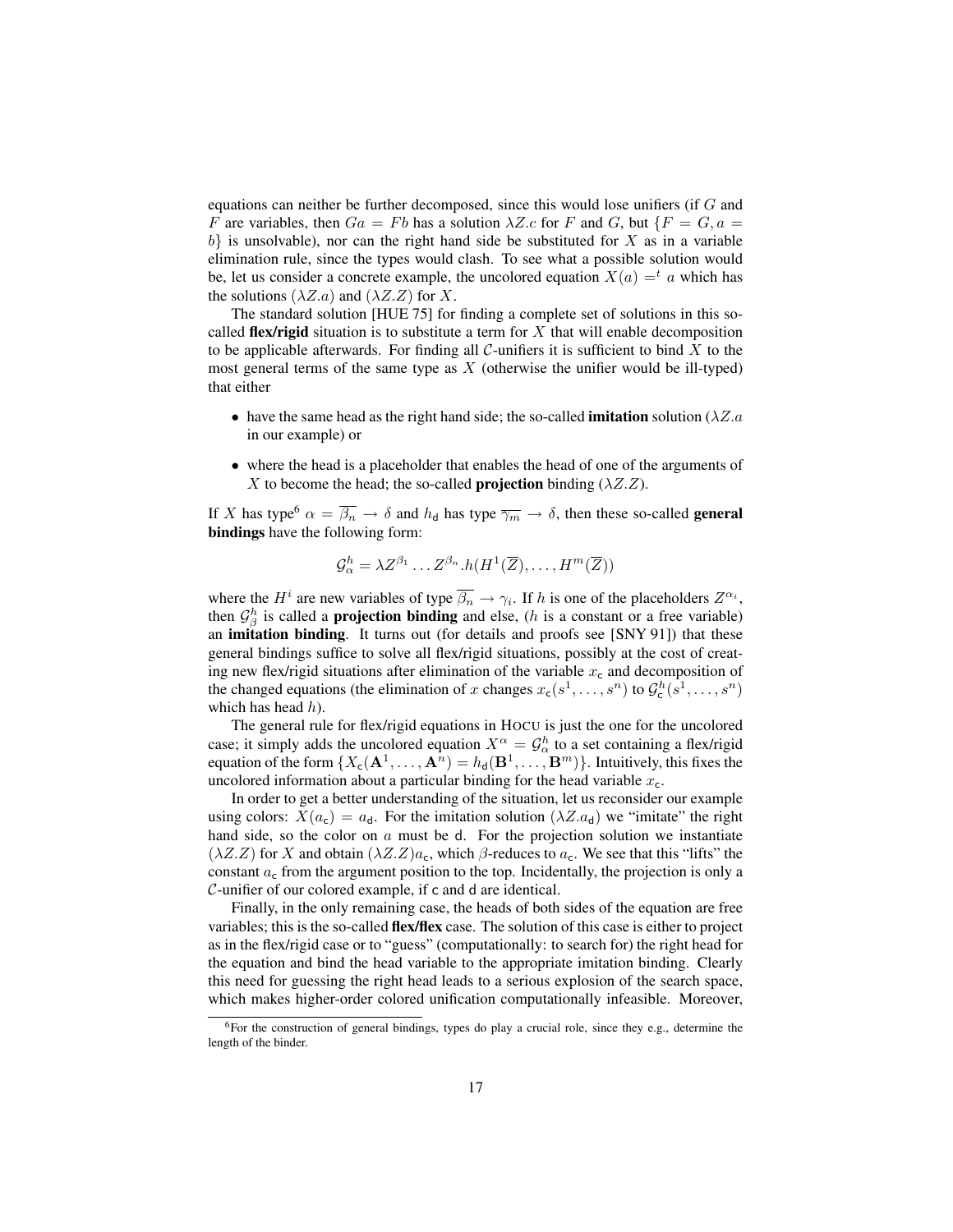in contrast to the uncolored case, flex/flex-equations may be unsolvable under a set of color constraints (see [HUT 97b, HUT 99] for a discussion).

Fortunately, for our application, we do not need higher-order unification in full generality, so we will not go into the discussion of flex/flex situations here. In fact, if we look at our examples (e.g., 6), we see that even though they do contain flex/flex equations (in the second equation), the first equation only contains variables on the left-hand side. So here, higher-order unification reduces to the so-called higher-order matching problem, which has been proven to be decidable for the subclass of fourthorder formulae [PAD 96] and is conjectured to be for the general case<sup>7</sup>. The examples in this paper actually only require second-order equations, so we know that there is a finite set of most general unifiers for each (higher-order matching problem [HUE 78]). Thus if we start by solving the first equation (obtaining a set of solutions for  $C$ ), then we can eliminate  $C$  from the second equation and reduce this to a matching problem too.

In general though, the methods presented in this paper are not restricted to matching and there are similar linguistic applications (see e.g., [GAR 96c]), where higher-order colored unification is needed.

#### 5.2 An HOCU Example

Before we turn to the implementation, let us work through example (14) and solve the higher-order unification problem given in (15). We start with the first equation:

$$
C_{[c-]}(j_{[c+]}) = s(j_{[c+]}, k(m_{[e+]}, p))
$$

is a flex/rigid situation, so we bind<sup>8</sup> the variable  $C$  to the general uncolored imitation binding  $\lambda Z. s(H^1(Z), H^2(Z))$ . Variable elimination with the induced substitution { $C_{[c]-]} \leftarrow \lambda Z . s(H_{[c]-]}^{1}(Z), H_{[c]-]}^{2}(Z))$ } yields

$$
s(H^1_{[c-]}(j_{[c+]}), H^2_{[c-]}(j_{[c+]})) = s(j_{[c+]} , k(m_{[e+]} , p))
$$

and subsequent decomposition the flex/rigid equations

 $H^1_{[c-]}(j_{[c+]}) = j_{[c+]}$   $H^2_{[c-]}(j_{[c+]}) = k(m_{[e+]},p)$ 

Now let us turn to the first equation: we have two possibilities

- **imitation** with the instantiation binding  $\{H_{[c-]}^1 \leftarrow \lambda Z.j_{[c-]}\}$  yields the unsolvable equation  $j_{[c] -} =$ <sup>t</sup>  $j_{[c] +}$  and thus to failure
- **projection** binding  $H_{[c-]}^1$  to  $\lambda Z.Z$  yields the trivial equation  $j_{[c+]} = j_{[c+]}$  and thus to success.

 $<sup>7</sup>$ In general, decidability and complexity results for restricted versions of HOCU can be established with</sup> the same methods as those for HOU, since the rules for flex/rigid equations are identical. The only exception is in the flex/flex situations (which are irrelevant e.g., for higher-order matching), where a special treatment is needed. An example is that of higher-order pattern unification [MIL 92], where the unique most general unifier property is lost (there may be finitely many most general unifiers).

<sup>&</sup>lt;sup>8</sup>We will not pursue choices of bindings that would lead to immediate failure, like the projection binding in this example.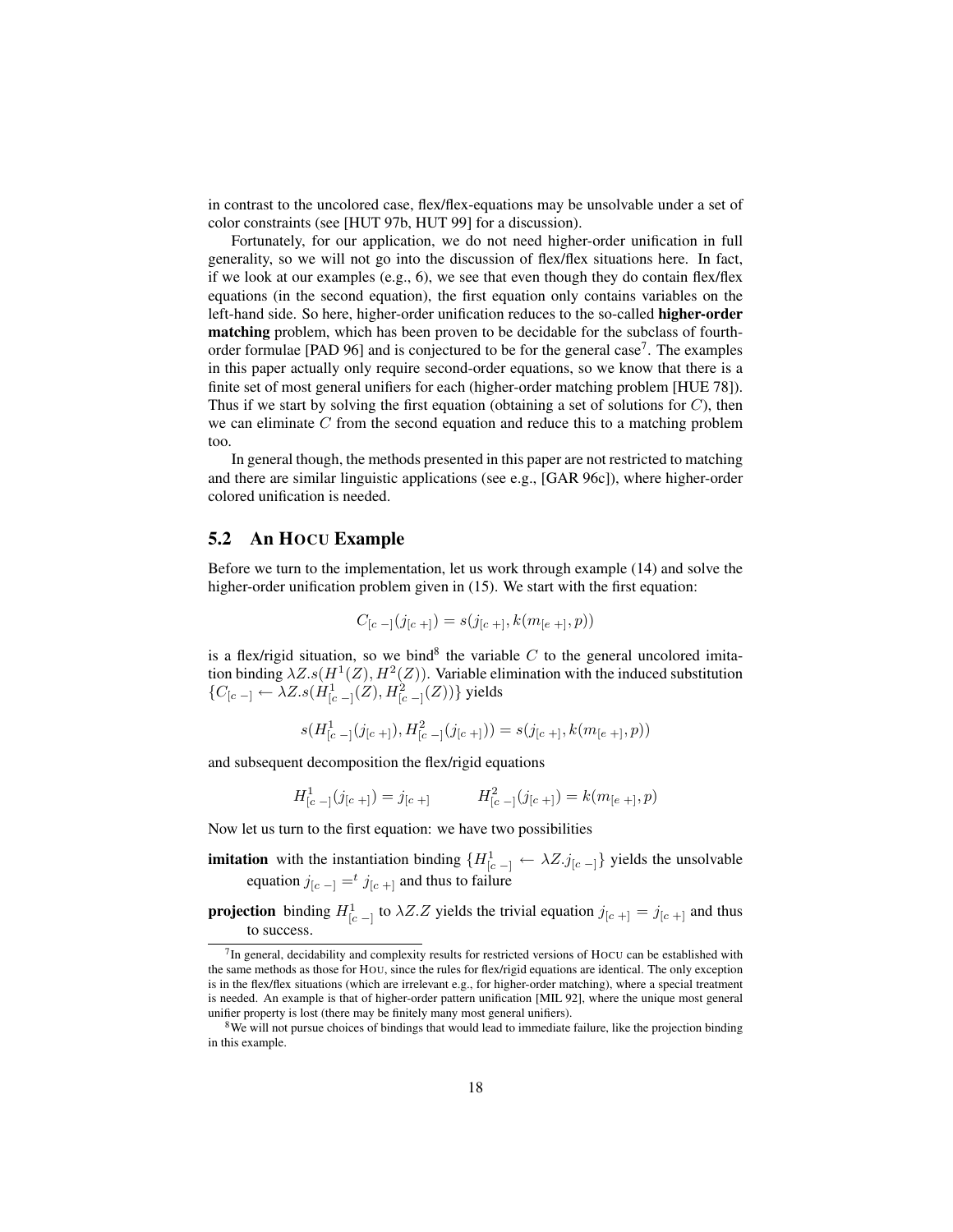In the second equation, we can only imitate three times and then project twice, eventually binding  $H_{[c-]}^2$  to  $\lambda Z. k(m_{[e+]}, p)$ , which is a C-substitution, since  $[e+]}$  is compatible with  $[c -]$ . If we collect the successful bindings, we obtain the partial solution

$$
\{C_{[c-]} \leftarrow \lambda Z. s(Z, k(m_{[e+]}, p))\}
$$

which we can apply to the second equation in (15) to obtain the equation

$$
s(t_{[c+]}, k(m_{[e+]}, p)) = s(t_{[c+]}, R_{[e-,c-]}(m_{[e+]}))
$$

which can be decomposed to

$$
k(m_{[e+]},p) = R_{[e-,c-]}(m_{[e+]})
$$

Imitation for  $R_{[e-,c-]}$  (binding it to  $\lambda Z. k(H^5_{[e-,c-]}(Z), H^6_{[e-,c-]}(Z))$ ) gives the equations

$$
H^5_{[e-,c-]}(m_{[e+]}) = m_{[e+]} \qquad H^6_{[e-,c-]}(m_{[e+]}) = p
$$

Again we do not have a choice in this situation, since we are forced by the colors to project for  $H^5$  and by the term part to imitate for  $H^6$ . Collecting the bindings, we obtain the unique solution in (16).

#### 5.3 Implementation

In this section we outline an implementation of the HOCU algorithm sketched in section 5. This implementation is used as the main inference module of the naturallanguage processing system CHOLI [?] with which we extensively tested the approach described in sections 3 and 4 and which is described in more detail in section 6.

#### 5.3.1 HOCU as an Algorithm

HOCU as an algorithm is a recursive process of *simplification*, flexible head *elimination* and *color constraint solving*. These sub-processes can be implemented as two separate procedures: a deterministic part, called Simpl in Huet's original specification of HOU and GB (for General Bindings), that implements the nondeterministic choice of general bindings for flex/rigid equations (called Match by Huet).

**Simpl** mainly decomposes formulas, removes trivial equations of the form  $a = a$ and detects "clashes" of the form  $a = b$  where a and b are different constants. **Simpl** also treats the trivial case of variable elimination triggered by equations of the form  $X = t$  where X does not occur free in term t.

Solving color constraints is deterministic as well: eliminating a variable  $X$  by substitution from the set of equations initiates a constraint propagation process that implements the monochromicity condition that we demand for well-colored substitutions (see section 4). As discussed above, color compatibility is defined over feature unification. We store all constraints that define which feature trees must be compatible (unifiable) into a global constraint store  $\mathcal{CS}$  and test its satisfiability each time we make a change that could affect  $\mathcal{CS}$ 's satisfiability.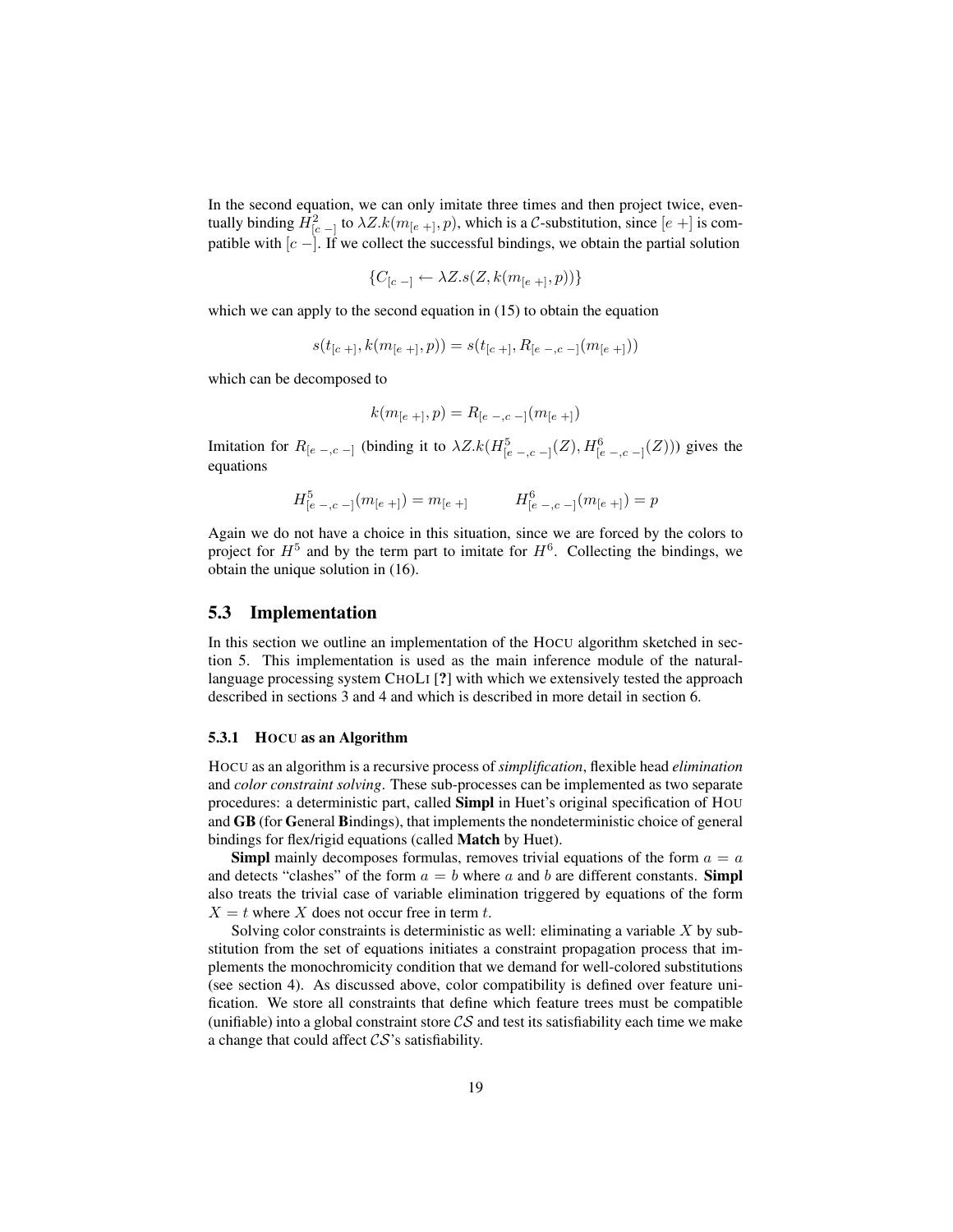The nondeterministic part GB selects an arbitrary flex/rigid equation from the current set of equations and computes its general bindings (see section 5.1). We do not consider any color information in GB (these are handled within Simpl) but use the standard process of computing general bindings in HOU.

Like Huet's original algorithm [HUE 75], the HOCU search branches over the finite set of approximated bindings. Hence, HOCU is a search in an OR-tree (see figure 1) where each node is associated with a set of equations, a binding environment for free variables and a color constraint store. The arcs of the search tree are applications of either Simpl or GB. Disjunctive choices occur when GB computes more than one general binding i.e., an imitation I and one or more of n projections  $P_1, \ldots P_n$ .

#### Figure 1: A HOCU search tree

The pseudo-code shown in figure 2 sketches the HOCU procedure. HOCU applies **Simpl** to its input set of equations while considering a binding environment  $E$  for free variables and a color constraint store  $\mathcal{CS}$ . If simplification is successful i.e., if no clash between constant heads or color constraints occurs, then HOCU selects an arbitrary flex-rigid equation. GB then computes possible approximative bindings for this equation and chooses one with which HOCU continues computation. The actual selection of the approximated binding is done by the overall search strategy.

```
proc HOCU (\{s_1 \ldots s_n\}: equations, E: environment, CS: constraints );
       \Phi \leftarrow \text{Simpl}(\{s_1 \dots s_n\}, E, \mathcal{CS})case \Phi = falsethen return fail
             else
                    case \Phi = \langle S', E', \mathcal{CS}' \ranglethen g \leftarrow FlexRigid(\Phi)
                          case q = falsethen return Φelse
                                choose e_i \in \mathbf{GB}(g) do
                                           \text{Hocu}(\{e_i\} \cup S', E', \mathcal{CS}')end
                          end
                   end
             end
      end
```
Figure 2: The HOCU main procedure in pseudo-code.

#### 5.3.2 An OZ implementation

OZ [Pro 98] is a constraint logic programming language that combines several paradigms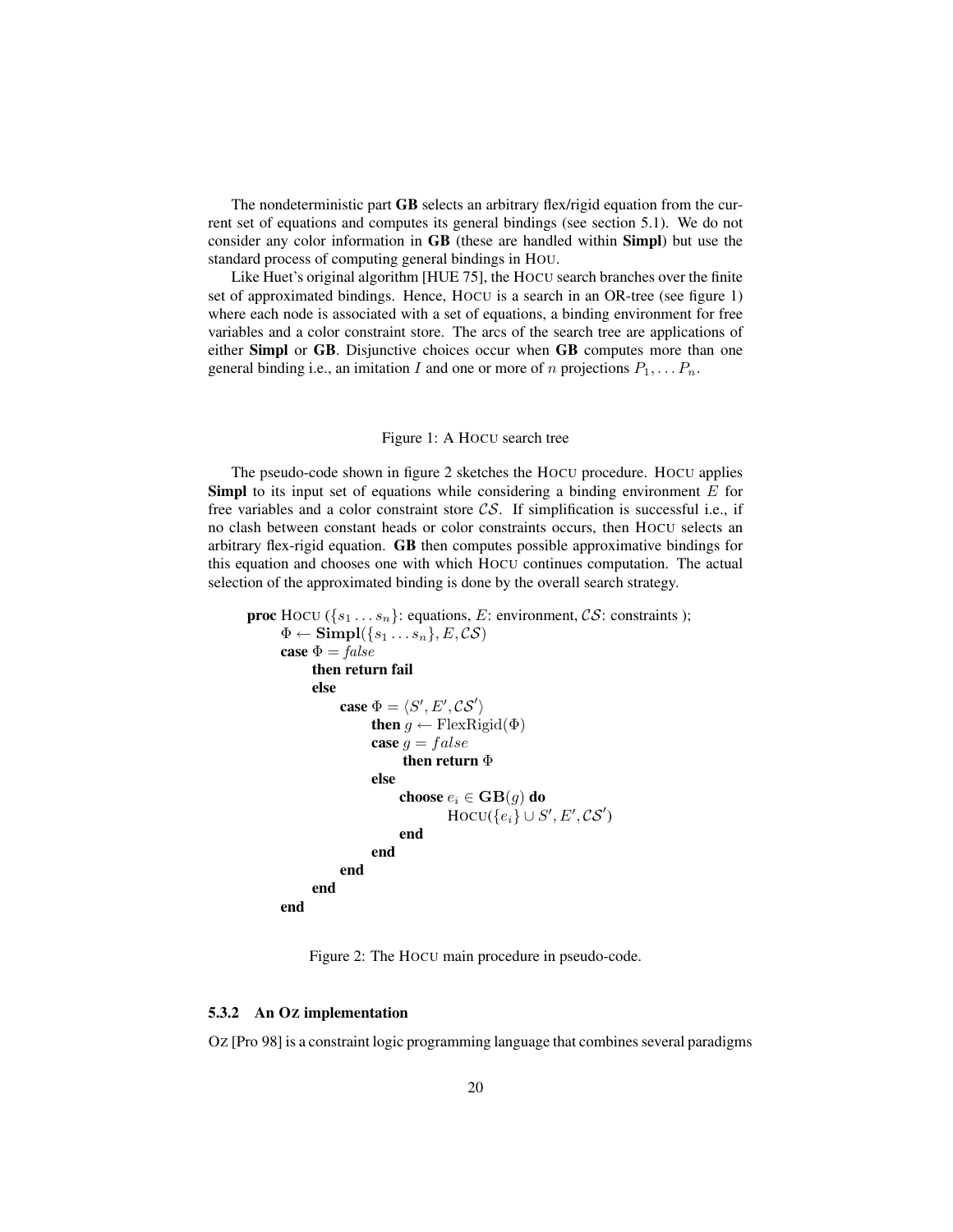such as higher-order functional programming, constraint logic programming and concurrent objects with multiple inheritance.

The OZ implementation of HOCU [KON 97] makes extensive use of OZ's special capabilities. For instance, the **logical variables** of Oz give us an elegant binding mechanism for free variables in the  $\lambda$ -calculus. Oz's **encapsulated search**, the abstraction of algorithms from their search strategies, helped us to experiment with different search strategies such as depth-first, iterative deepening or even visual search where search trees can manually be explored and compared in a graphical browser [SCH 97].

The implementation is concurrent. Each equation in the set of HOU constraints is treated by a separate process, called a thread in Oz terminology, that tries to solve its own equation. Threads share common data structures such as the constraint store which among other things contains variable bindings. Formula decomposition leads to new threads that again try to simplify and solve sub-formulas. This implementation technique is especially useful for the treatment of flex/flex-equations. If a thread encounters a flex/flex-equation, it simply suspends computation and waits until another thread instantiates one of the flexible heads. In this way, flex/flex-equations can basically be ignored within HOU until they become flex/rigid-equations by instantiation<sup>9</sup>. By using a concurrent implementation, no central control structure is necessary any more for dealing with sets of equations.

For HOCU's comparably simple color feature trees, we use OZ's built-in record constraints. In our implementation, each occurrence of a colored variable and constant carries a data slot which is initially bound to an unspecified OZ record that can be seen as a variable referring to the root node of a feature tree. A binding of a logical variable X to a term A initializes all colored variables  $X_a$  with a fresh copy of A that is colored with a. Color information is applied to terms while decomposition takes place: An equation  $c_a = c_b$  is eliminated by unifying the colors a and b.

OZ's open records implement rational (i.e., possibly cyclic) feature trees [SMO 94]. OZ provides a fast unification for records that generalizes the feature unification that we need for HOCU and which propagates information about unified information into a global constraint store.

The global constraint store and the satisfiability check that we need for color constraints are built-in features of the OZ language. While OZ can handle cyclic trees, we have not found any use for this feature in our application—cyclic color information could only come from faulty grammar specifications. Since cyclic records are easy to detect in the output, we have left out an occur check for cycles.

Although efficiency was not our primary concern while implementing HOCU, we reused the code almost unchanged for automated higher-order theorem proving HOT [KON 98]. Higher-order theorem proving is a demanding application for HOU since even small proof problems can create thousands of unification problems that must be solved in a reasonable amount of time. Note that our implementation has been kept simple and does not use complex techniques such as explicit substitutions [DOW ].

<sup>&</sup>lt;sup>9</sup>In particular, this automatically gives the ordering that reduces the HOCU problem to a higher-order colored matching problem discussed at the end of section 5.1.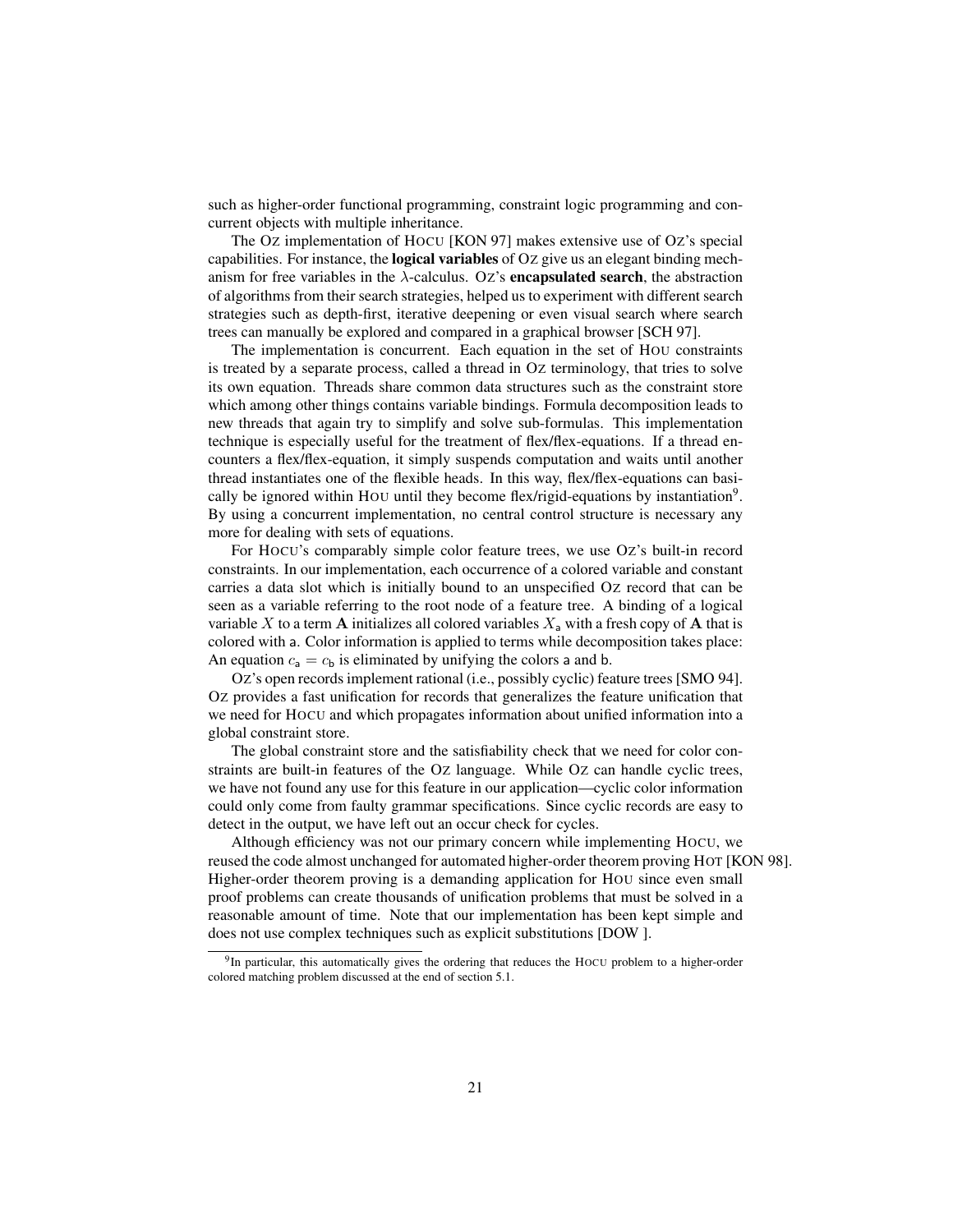# 6 Natural Language Processing with HOCU

Although HOU is a popular tool in the computational linguistic literature on semantic construction, there is to the best of our knowledge no implemented system with which to test and evaluate existing HOU-based analyses. In what follows, we describe the natural language processing system CHOLI [?], a system which was developed to fill this gap.

### 6.1 The CHOLI system

CHOLI integrates standard techniques and tools from computational linguistics and extends them with an HOU/HOCU inference engine. More specifically, the CHOLI system consists of three main components: a dedicated *graphical user interface* which realizes a menu-driven interaction and control of both the linguistic parsing component and the HOCU inference module; a *parsing component* which given a string of words returns a (possibly under-specified) semantic representation for that string; and a *resolution component*, which given an under-specified semantic representation and some equations returns a fully specified semantic representation.

Figure 3: Parsing and resolving in the CHOLI system

The parsing component consists of a lexicon, a Head-Driven Phrase Structure grammar (HPSG) for English and of a chart-parser for that grammar. The lexicon contains around three hundred inflected words and their associated categories while the HPSG grammar covers all the basic constructions of English including: simple declarative sentences, simple sentence coordination, relative clauses, topicalisation and adjuncts. As is traditional in HPSG, the linguistic categories used in the grammar are feature trees. The idea is that each feature in these feature trees represents a different type of linguistic information. In particular, syntactic, semantic and pragmatic information are grouped as values of the three features *synt, sem* and *prag*. Contrary to the HPSG tradition, the semantic representation which is the value of the *sem* feature is not a term (combined with others through unification) but a  $\lambda$ -term (combined with other using  $\beta$ -reduction). In this way, a Montague-like semantic construction process (cf. section 2) can be modeled. As output, the system displays a graphical chart showing the parse tree(s) of the input. The user can then use several menu- and clicking options to see either the full category of a given constituent in the chart or its semantic representation.

The resolution component allows the user to select either HOU or HOCU as the inference procedure and to choose contrastive elements (cf. section 2) from the graphical representation of the parse tree (see figure 3). As a result, the system automatically sets up the corresponding equations and passes these equations to the HOU/HOCU engine which resolves them. Once the equations are resolved, the system returns a window giving: the under-specified semantic representation input by the parsing component, the equations set up with the user's help, the substitution(s) returned by the unifier and the resolved semantic representation (i.e., the under-specified semantic representation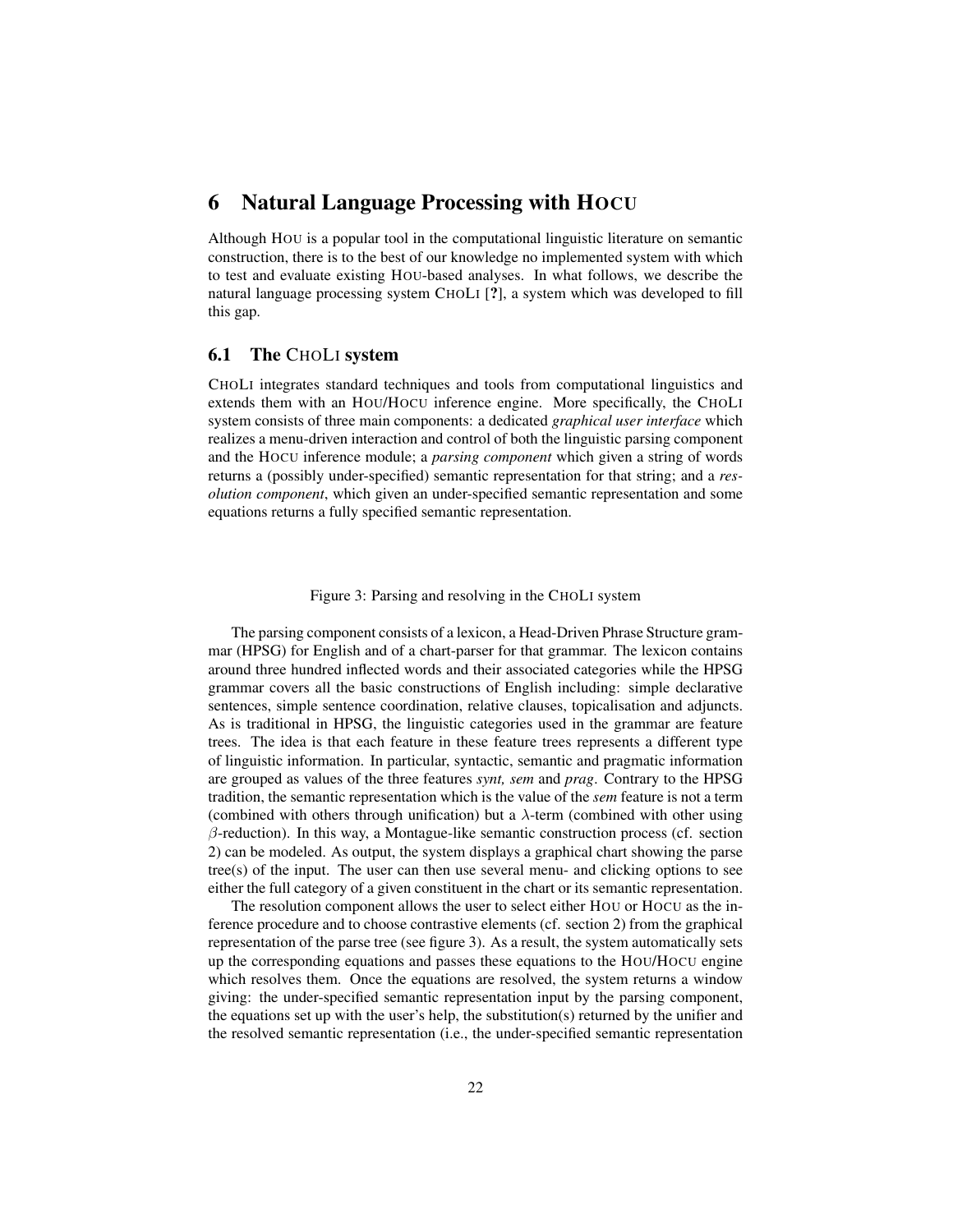after application of the result substitutions).

# 6.2 The coverage of CHOLI

CHOLI implements the HOU/HOCU based analyses discussed in [?, GAR 96c, GAR 97, GAR 96a, GAR 96b]. More specifically, it encompasses the treatment of VP-ellipsis presented in [DAL 91], the treatment of parallel structures presented in [?, GAR 96c], the treatment of focus described in [GAR 96a] and the use of Higher-Order Colored Unification to prevent over-generation.

The test-suite for these analyses is of around one hundred distinct cases and covers most of the challenge examples to be found in the linguistic literature on ellipsis, focus and deaccenting. It is structured as a disjoint set of phenomena that can serve as a scalable test set for semantic analysis systems. Each test-suite example can be tested either with the simple higher-order unifier or with the colored one. In what follows, we briefly describe the functioning of each analysis and the constraining effect of colors.

VP-Ellipsis. [DAL 91] presents an HOU-based treatment of VP-ellipsis which can be summarized as follows. Given a source clause followed by a target clause containing a VP-ellipsis, the semantic value of this ellipsis is determined by the equation  $SSem = R(SP_1, \ldots, SP_n)$  where  $SSem$  is the semantic representation of the source clause, R that of the target VP-ellipsis and  $SP_1, \ldots, SP_n$  the representations of the source contrastive elements. The test-suite for this analysis covers the interaction of VP-ellipsis with anaphora, proper nouns (e.g., *Mary, Paul*) and control verbs (i.e., verbs such as *try* whose subject "control" i.e., is co-referential with some other element in the verb complement).

Deaccenting. As mentioned in section 2, [?] generalizes [DAL 91]'s analysis to deaccenting structures. The test-suite for this analysis covers the interaction of deaccenting with: anaphora, VP-ellipsis, context and sloppy/strict ambiguity.

Focus. [GAR 96a] argues that an HOU-based construction of the Ground/Focus partitioning has both computational and theoretical advantages. The basic idea is that given a sentence S with semantics *Sem* and focus *F*, the ground *Gd* of this sentence is determined by the equation  $Sem = Gd(F)$ . This ground is then used to determine the meaning of S. For instance, given the sentence *John only likes MARY*, the following representations and equations are computed:

- 1. like(john)(mary)  $\land \forall x(G(x) \rightarrow x = mary)$
- 2. like(john)(mary) =  $G(mary)$
- 3.  $\{G \leftarrow \lambda x. like(john)(x)\}$
- 4.  $\{G \leftarrow \lambda x. like(john)(mary)\}$
- 5. like(john)(mary)  $\land \forall x(like(john)(x) \rightarrow x = mary)$
- 6. like(john)(mary)  $\land \forall x(like(john)(mary) \rightarrow x =mary)$

The first line gives an under-specified meaning representation of *Jon only likes Mary*. On the second line, the equation is given which helps determine the underspecified element namely  $G$  (the ground). The third and fourth line give the substitutions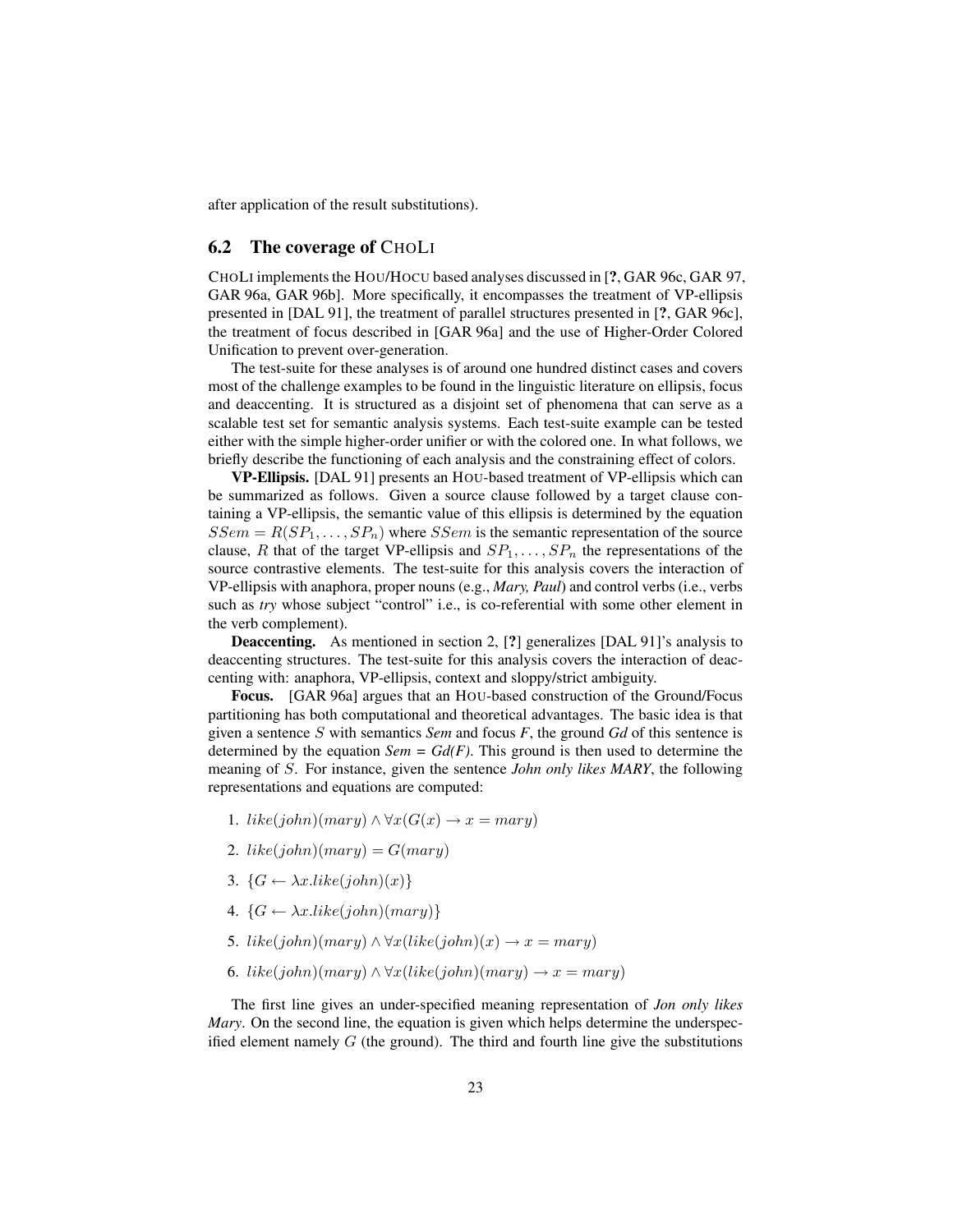returned by HOU and the fifth and sixth line the corresponding fully-specified meaning representations of the input sentence. When HOCU is used instead of HOU only one substitution is returned (namely the third) and subsequently a single resolved semantics is (correctly) output namely the semantics given on line 5.

The test suite for this phenomena includes sentences with varying and ambiguous foci. It is currently being extended to sentences with multiple foci and the interaction with deaccenting.

Colors. As already mentioned all of the examples in the test suite can be tested with or without colors. Three colors are used:  $c$  (for (non)-contrastive),  $e$  (for (non)-VP subject), f (for (non)-focus). In all cases, colors filter out unwanted readings, the number of which varies depending on the analysis and on the sentence being analyzed. Here are some examples.

- (18) a. *John runs and Peter does too*  $(2 \rightarrow 1, 1 \rightarrow 1)$ 
	- b. *John saw his mother and Peter did too*  $(4 \rightarrow 2, 6 \rightarrow 2)$
	- c. *John tried to run and Peter did too.*  $(4 \rightarrow 1, 8 \rightarrow 1)$
	- d. *John tried to like his mother and Peter did too.*  $(8 \rightarrow 2, 12 \rightarrow 2)$
	- e. *John's mother says that John runs. Peter's mother does too.*  $(2 \rightarrow 1)$

The annotation  $N \rightarrow M$  at the end of each example indicates the constraining effect of colors on the number of generated readings: N is the number of readings generated by the HOU-approach, M the number of readings generated by the HOCU-approach. The first  $N \rightarrow M$  pair relates to the Dalrymple, Shieber & Pereira analysis, the second to the deaccenting account. In each case, M is the number of linguistically correct readings. In other words, colors cuts down the number of generated readings to exactly these readings which are linguistically acceptable.

# 7 Conclusion

We have advocated the use of HOCU for doing semantic analysis in contrast to HOU as was so far used in computational linguistics. So far, the motivation we gave for using HOCU is that it enables rstricting over-generation. But there are several additional reasons for using HOCU rather than some other means.

*First*, HOCU was not specifically developed for linguistics. Rather it was developed for guiding the proof search of inductive theorem provers and is as such an off-the shelf mechanism with well-studied mathematical and computational properties. Importantly, this mechanism has both a declarative and a procedural interpretation. This enables linguists to both state linguistic problems declaratively (in terms of equations) and test these analyses on a computational implementation which in essence builds on Huet classic HOU's algorithm ([HUE 75]).

*Second*, as shown in section 3, the HOCU–framework is a fairly conservative extension of the HOU one. In particular, the colored  $\lambda$ -calculus is a simple generalization of the simply typed λ–calculus. This is important as it means that linguistic results which build on the use of the  $\lambda$ -calculus and of HOU can be preserved. By contrast the use of some other logic or mechanism would require 'starting from scratch' again: all the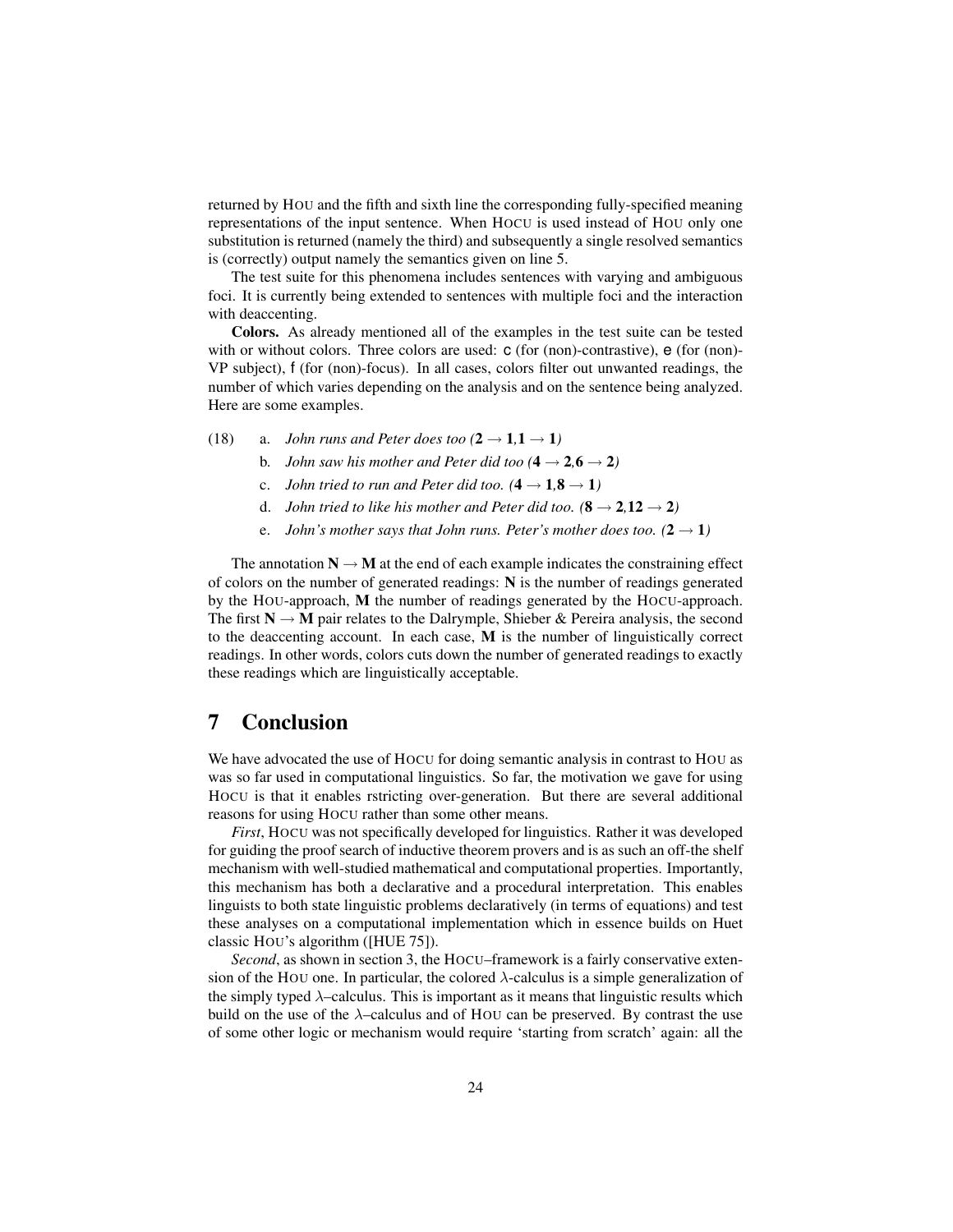insights embodied in the various HOU-based analyses of natural language semantics would need to be recast within this particular logic or with respect to this particular mechanism.

*Third*, the HOU-approach is (despite the worst-case complexity predicted by the theoretical results) tractable in practice. In all of the examples treated in CHOLI, the computation of *all* higher-order unifiers is a sub-second task on a medium-sized PC. By contrast, if some other logic such as intuitionistic or linear logic were used for semantic construction, automated theorem proving techniques for these logics would have to be resorted to, which are currently far less efficient, if they exist at all.

Finally, we want to emphasize that logically, the notion of adding colors to symbol *occurrences* in a logical system constitutes a fundamentally new logical concept (it was introduced by Dieter Hutter for first-order logic; see [HUT 97a] for details and references) that adds the necessary expressivity to encode an interface to extra-semantical information into the logical system. In this respect it is similar to the idea of labeled deduction systems (LDS [GAB 96]) with which it shares basic intuitions. Both use annotations to restrict the applicability of inference rules and provide a mechanism for maintaining the annotations during the inference. However, while LDS attach labels to formulae, HOCU annotates symbol occurrences with colors. It seems plausible that colored logics can be embedded into suitable LDS if we assume that the labels have the same algebraic structure as the formulae they are attached to. Moreover, any LDS that deals with equality will probably need to maintain labels in such a term-structured form, since equality operates on subterm occurrences which have to be represented in some way. Interestingly, the colored  $\lambda$ -calculus allows one to deal with labels and formulae in a uniform and efficient way taking advantage of the common structure of both. We leave a formal analysis of the relation between LDS and colored logics to further research.

# Acknowledgments

The results reported here owe much to clarifying discussions with Martin Müller and Dieter Hutter. We would also like to thank the anonymous referees for their comments. Finally, we thank Stephan Thater, Ralf Debusman and Anouk Perquin for their contribution to the implementation of CHOLI. For financial support, we gratefully acknowledged the Deutsche Forschungsgemeinschaft (DFG) in Sonderforschungsbereich SFB–378, Project C2 (LISA). Claire Gardent would like to thank Aravind Joshi and the staff of the Institute for Research in Cognitive Science, University of Pennsylvania, for their hospitality while the final version of this paper was being prepared. Michael Kohlhase is similarly grateful to Jan van Eijck and the Centrum for Wiskunde and Informatica (CWI).

# Bibliographie

[AIT 94] Aït-Kaci H., Podelski A.Smolka G., A Feature Constraint System for Logic Programming with Entailment . *Theoretical Computer Science*, 122, 263–283, 1994.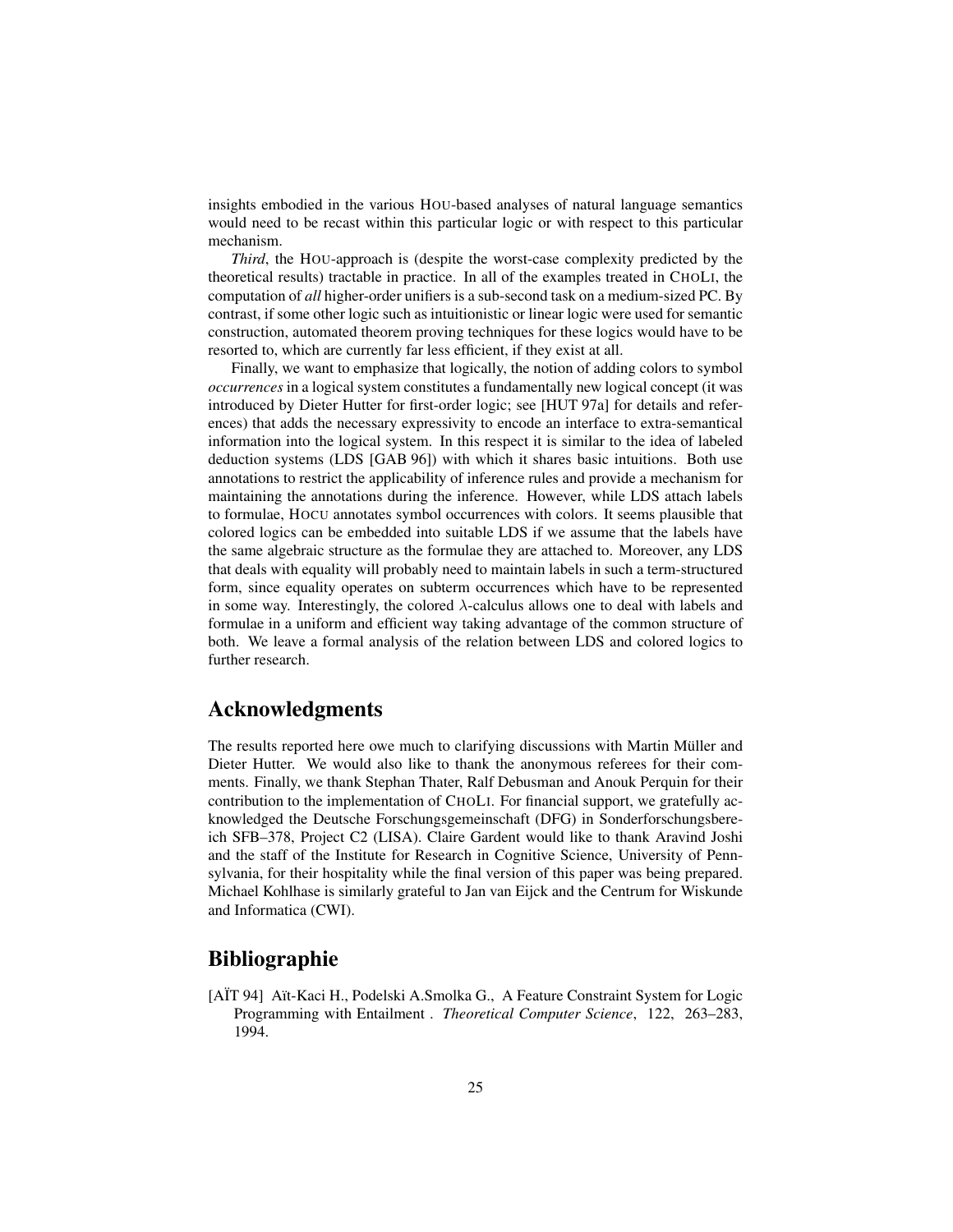- [BAR 84] Barendregt H. P., *The Lambda Calculus*. North Holland, 1984.
- [CAR 92] Carpenter B., *The Logic of typed feature structures*. Cambridge University Press, 1992.
- [CHU 40] Church A., A Formulation of the Simple Theory of Types . *Journal of Symbolic Logic*, 5, 56–68, 1940.
- [DAL 91] Dalrymple M., Shieber S.Pereira F., Ellipsis and Higher-Order Unification . *Linguistics & Philosophy*, 14, 399–452, 1991.
- [DOW ] Dowek G., Hardin T.Kirchner C., Higher-Order Unification via Explicit Substitutions (Extended Abstract) . 366–374.
- [GAB 96] Gabbay D., *Labelled Deductive Systems*. 33 Oxford Logic Guides. Oxford University Press, 1996.
- [GAR 96a] Gardent C.Kohlhase M., Focus and Higher–Order Unification . *Proceedings of the 16th International Conference on Computational Linguistics*, Copenhagen, 1996.
- [GAR 96b] Gardent C.Kohlhase M., Higher–Order Coloured Unification and Natural Language Semantics . *Proceedings of the 34th Annual Meeting of the ACL*, Santa Cruz, 1996.
- [GAR 96c] Gardent C., Kohlhase M.van Leusen N., Corrections and Higher-Order Unification . *Proceedings of KONVENS'96*, 268–279, Bielefeld, Germany, 1996. De Gruyter.
- [GAR 97] Gardent C., Sloppy Identity. Retoré C., , Logical Aspects of Computational *Linguistics*, 188–207. Springer, 1997.
- [HIN 86] Hindley J.Seldin J., *Introduction to Combinators and Lambda Calculus*. Cambridge University Press, 1986.
- [HUE 75] Huet G. P., A Unification Algorithm for the Typed λ-Calculus . *Theoretical Computer Science*, 1, 27–57, 1975.
- [HUE 78] Huet G. P.Lang B., Proving and applying Program Transformations expressed with Second Order Logic . *Acta Informatica*, 11, 31–55, 1978.
- [HUT 97a] Hutter D., Colouring Terms to Control Equational Reasoning . *Journal of Automated Reasoning*, 18, 399–442, 1997.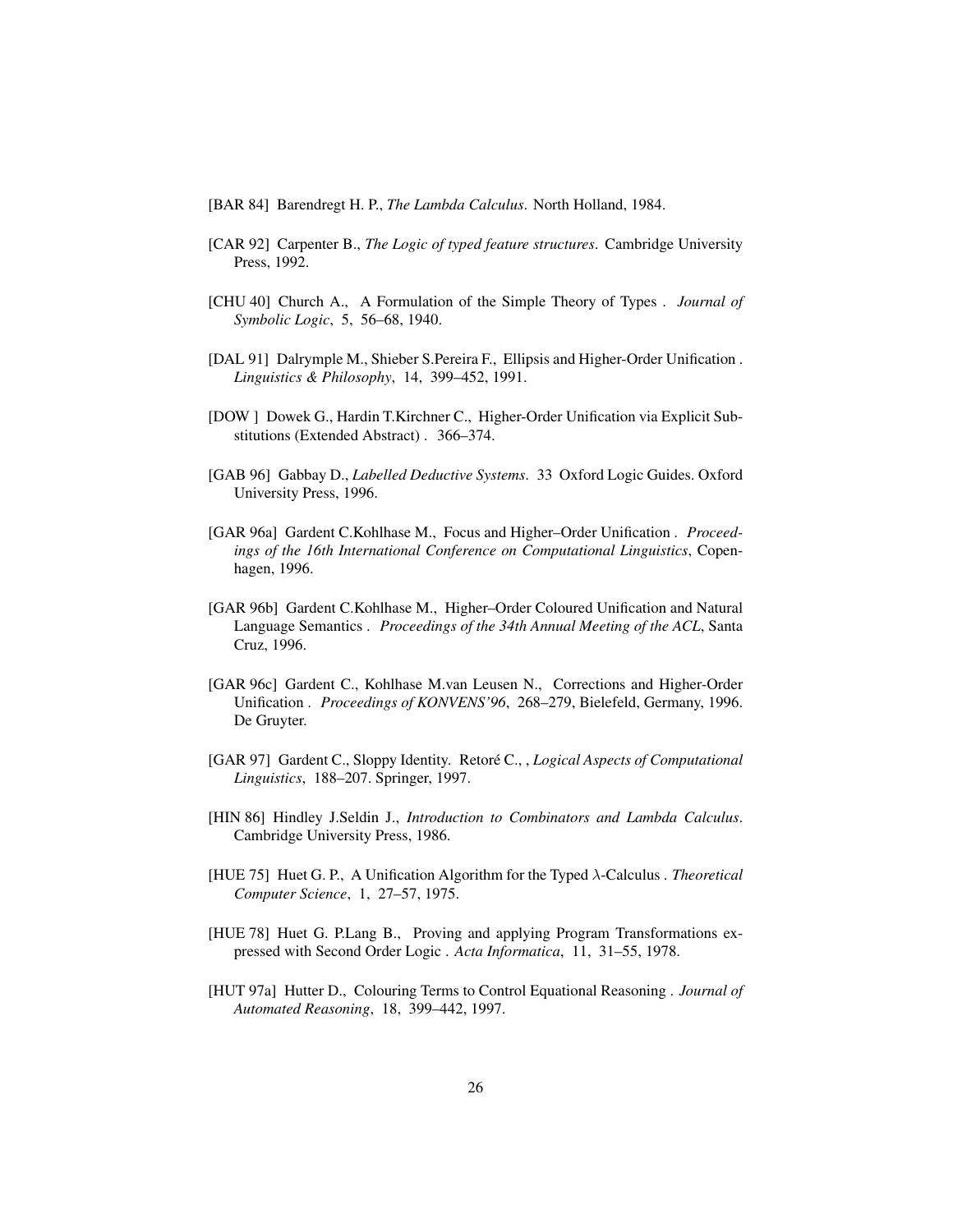- [HUT 97b] Hutter D.Kohlhase M., A Coloured Version of the λ-Calculus . *Proceedings of CADE'97*, 291–305, 1997.
- [HUT 99] Hutter D.Kohlhase M., Managing Structural Information by Higher-Order Colored Unification . *Journal of Automated Reasoning*, 1999. forthcoming.
- [KAP 82] Kaplan R.Bresnan J., Lexical-Functional Grammar: A formal system for Grammatical Representation. *The Mental Representation of Grammatical Relations*, 173–280. MIT Press, 1982.
- [KON 97] Konrad K., 1997. ColorLambda: An implementation of the simply typed λ-calculus in OZ. http://www.ags.uni-sb.de/˜konrad/soft.html.
- [KON 98] Konrad K., HOT: An Automated Theorem Prover based on Higher-Order Tableaux . Seki Report SR-98-03, Fachbereich Informatik, Universitat¨ Saarbrücken, 1998. To appear in: TPHOLs'98: The 11th International Conference on Theorem Proving in Higher Order Logics. Springer Verlag LNCS, 1998.
- [MIL 92] Miller D., Unification under a mixed Prefix . *Journal of Symbolic Computation*, 14, 321–358, 1992.
- [MON 74] Montague R., The Proper Treatment of Quantification in Ordinary English. Thomason R., , *Formal Philosophy. Selected Papers*. Yale University Press, New Haven, 1974.
- [MÜL 97] Müller M., Niehren J.Podelski A., Ordering Constraints over Feature Trees . Smolka G., , *Proceedings of the Third International Conference on Principles and Practice of Constraint Programming*, 1330 *Lecture Notes in Computer Science*, 297–311, Schloss Hagenberg, Linz, Austria, 1997. Springer-Verlag.
- [PAD 96] Padovani V., *Filtrage d'order supérieur* . Thése de doctorat, Université Paris VII, 1996.
- [PIN 96] Pinkal M., Radical underspecification . Dekker P.Stokhof M., , *Proceedings of the 10th Amsterdam Colloquium*, 587–606, Amsterdam, 1996. ILLC.
- [POL 94] Pollard C.Sag I., *Head-driven Phrase Structure Grammar*. CSLI and University of Chicago Press, 1994.
- [Pro 98] Programming Systems Lab Saarbrücken, 1998. Oz Webpage: http:// www.ps.uni-sb.de/oz/.
- [PUL 97] Pulman S., Higher Order Unification and the Interpretation of Focus . *Linguistics & Philosophy*, 20, 73–115, 1997.